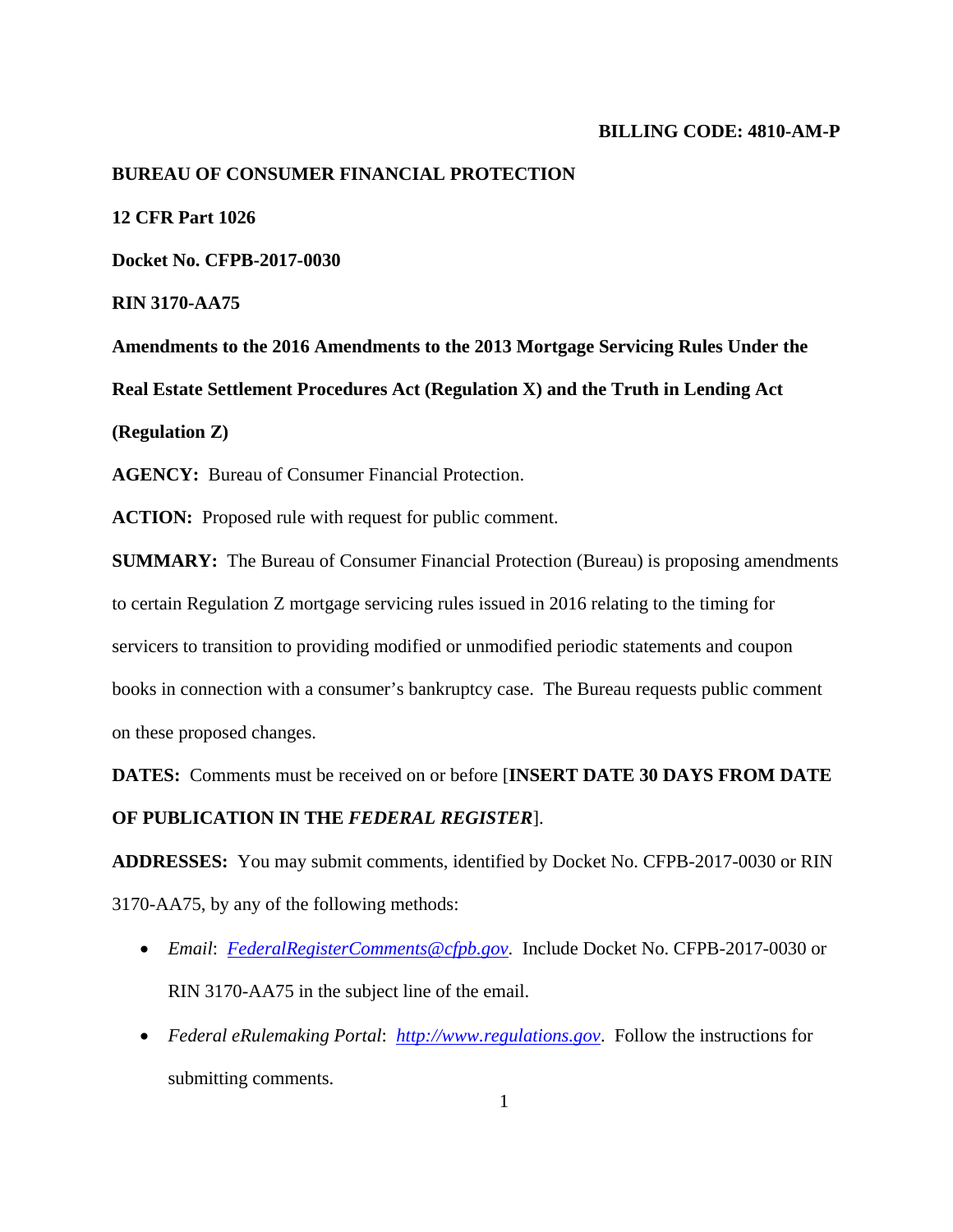- *Mail*: Monica Jackson, Office of the Executive Secretary, Consumer Financial Protection Bureau, 1700 G Street, NW, Washington, DC 20552.
- *Hand Delivery / Courier*: Monica Jackson, Office of the Executive Secretary, Consumer Financial Protection Bureau, 1700 G Street, NW, Washington, DC 20552.

*Instructions*: All submissions should include the agency name and docket number or Regulatory Information Number (RIN) for this rulemaking. Because paper mail in the Washington, DC area and at the Bureau is subject to delay, commenters are encouraged to submit comments electronically. In general, all comments received will be posted without change to *http://www.regulations.gov*. In addition, comments will be available for public inspection and copying at 1700 G Street, NW, Washington, DC 20552, on official business days between the hours of 10 a.m. and 5:00 p.m. Eastern Time. You can make an appointment to inspect the documents by telephoning 202–435–7275.

All comments, including attachments and other supporting materials, will become part of the public record and subject to public disclosure. Sensitive personal information, such as account numbers or Social Security numbers, should not be included. Comments will not be edited to remove any identifying or contact information.

**FOR FURTHER INFORMATION CONTACT:** Joel L. Singerman, Counsel; or William R. Corbett or Laura A. Johnson, Senior Counsels, Office of Regulations, at 202–435–7700 or

# *https://reginquiries.consumerfinance.gov/*.

# **SUPPLEMENTARY INFORMATION:**

## **I. Summary of the Proposed Rule**

On August 4, 2016, the Bureau issued the Amendments to the 2013 Mortgage Rules Under the Real Estate Settlement Procedures Act (Regulation X) and the Truth in Lending Act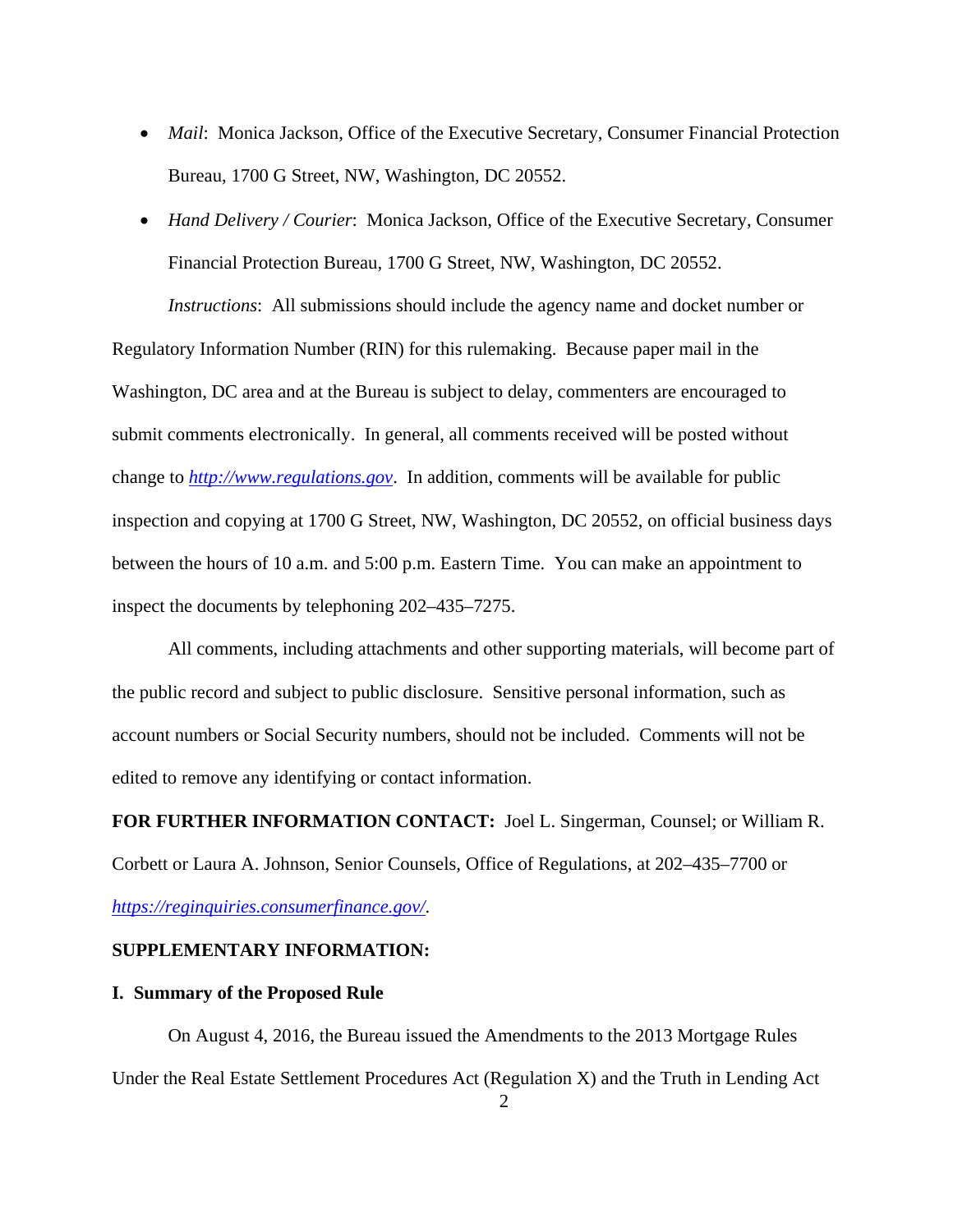(Regulation Z) (2016 Mortgage Servicing Final Rule) amending certain of the Bureau's mortgage servicing rules.<sup>1</sup> The Bureau has learned, through its outreach in support of industry's implementation of the 2016 Mortgage Servicing Final Rule, that certain technical aspects of the rule relating to the timing for servicers to transition to providing modified or unmodified periodic statements and coupon books in connection with a consumer's bankruptcy case may create unintended challenges in implementation. To alleviate any unintended challenges, the Bureau is proposing to address the timing provisions in this proposed rule.<sup>2</sup>

Among other things, the 2016 Mortgage Servicing Final Rule addresses Regulation Z's periodic statement and coupon book requirements when a person is a debtor in bankruptcy.<sup>3</sup> It includes a single-billing-cycle exemption from the requirement to provide a periodic statement or coupon book in certain circumstances after one of several specific triggering events occurs resulting in a servicer needing to transition to or from providing bankruptcy-specific disclosures. The single-billing-cycle exemption applies only if the payment due date for that billing cycle is no more than 14 days after the triggering event. The 2016 Mortgage Servicing Final Rule also includes specific timing requirements for servicers to provide the next modified or unmodified statement or coupon book after the single-billing-cycle exemption has applied.

Based on feedback received regarding implementation of the 2016 Mortgage Servicing Final Rule, the Bureau understands that certain aspects of the single-billing-cycle exemption and timing requirements may be more complex and operationally challenging than the Bureau

<sup>&</sup>lt;sup>1</sup> 81 FR 72160 (Oct. 19, 2016).

<sup>&</sup>lt;sup>2</sup> The Bureau is addressing in a separate interim final rule another disclosure timing provision of the 2016 Mortgage Servicing Final Rule that would otherwise become effective October 19, 2017.

 $3$  The provisions of Regulation Z discussed herein were amended by the 2016 Mortgage Servicing Final Rule but are not effective until April 19, 2018. To simplify review of this notice and differentiate between those amendments and this proposed rule, this notice generally refers to the 2016 amendments as though they already are in effect.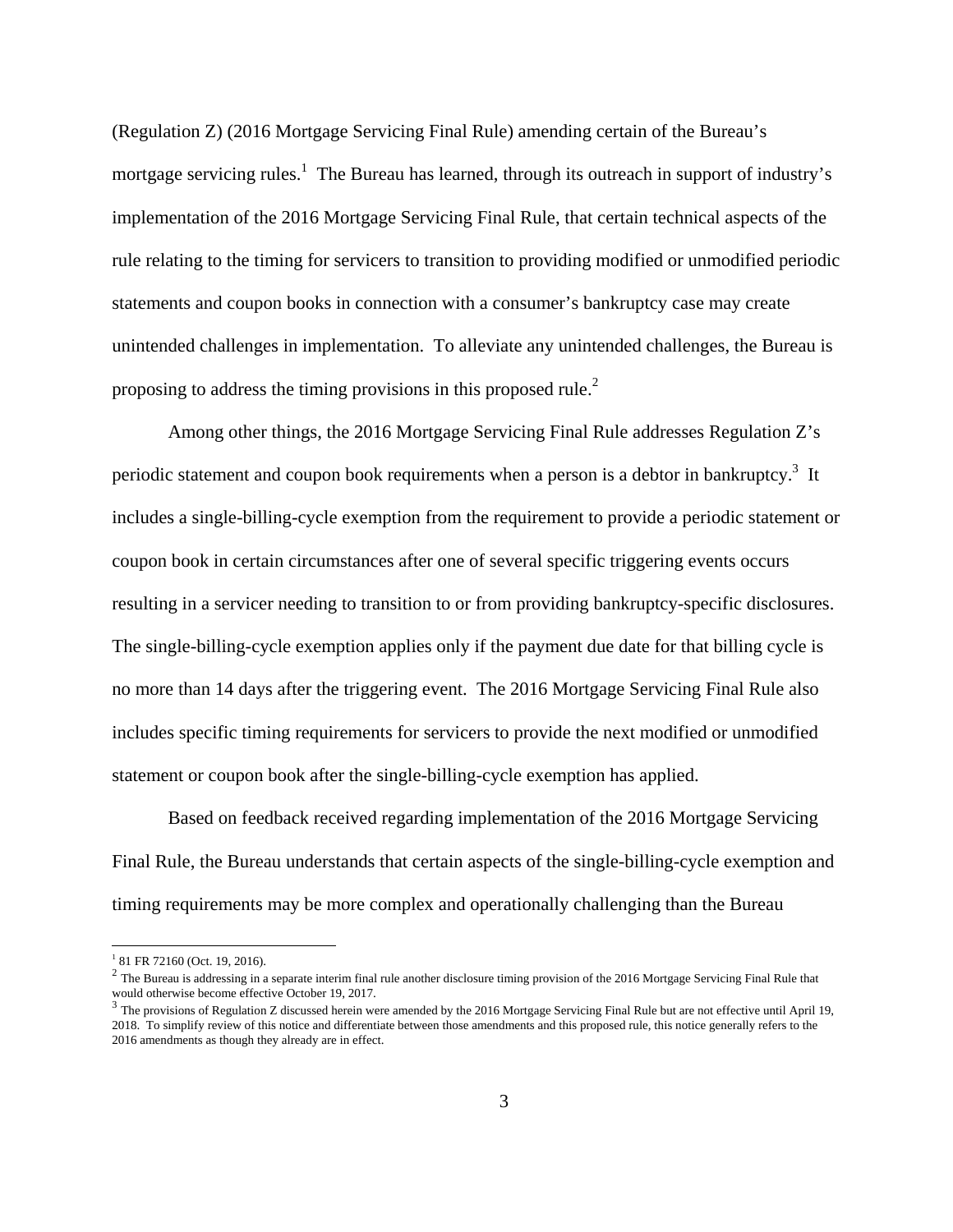realized, and that the relevant provisions may be subject to different interpretations, as discussed more below. The Bureau is therefore proposing several revisions to  $\S 1026.41(e)(5)(iv)(B)$  and (C) and their official interpretations to replace the single-billing-cycle exemption with a singlestatement exemption. The Bureau is proposing to revise  $\S 1026.41(e)(5)(iv)(B)$  and its related commentary to provide a single-statement exemption for the next periodic statement or coupon book that a servicer would otherwise have to provide, regardless of when in the billing cycle the triggering event occurs. The Bureau is also proposing to add new comments  $41(e)(5)(iv)(B)-1$ through –3 to clarify the operation of the proposed single-statement exemption. The Bureau is proposing to remove  $\S 1026.41(e)(5)(iv)(C)$  and its related commentary as no longer necessary in light of the changes to  $\S 1026.41(e)(5)(iv)(B)$  and its related commentary.

The Bureau believes that these proposed changes would provide a clearer and more straightforward standard than the timing requirement adopted in the 2016 Mortgage Servicing Final Rule, offering greater certainty for implementation and compliance, without unnecessarily disadvantaging consumers. The Bureau seeks public comment on these proposed changes.

#### **II. Background**

1

#### *A. 2016 Mortgage Servicing Final Rule and Implementation Support*

In August 2016, the Bureau issued the 2016 Mortgage Servicing Final Rule, which amends certain of the Bureau's mortgage servicing rules in Regulations X and  $Z^4$ . Most of these rules become effective on October 19, 2017, except that the provisions relating to bankruptcy

<sup>4</sup> 81 FR 72160 (Oct. 19, 2016). The amendments cover nine major topics and focus primarily on clarifying, revising, or amending provisions regarding force-placed insurance notices, policies and procedures, early intervention, and loss mitigation requirements under Regulation X's servicing provisions; and prompt crediting and periodic statement requirements under Regulation Z's servicing provisions. The amendments also address proper compliance regarding certain servicing requirements when a person is a potential or confirmed successor in interest, is a debtor in bankruptcy, or sends a cease communication request under the FDCPA.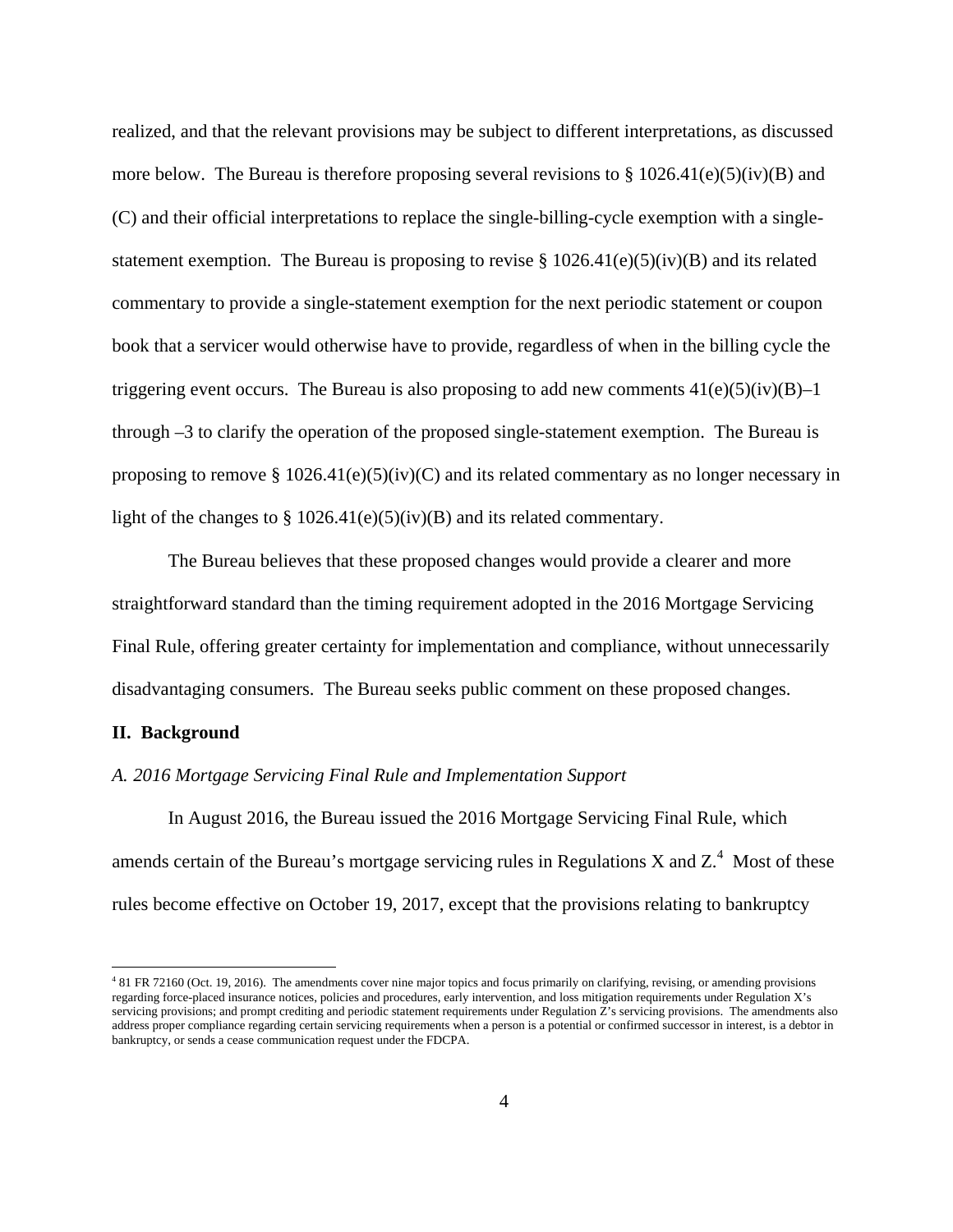periodic statements and successors in interest become effective on April 19, 2018. The Bureau has worked to support implementation by providing an updated compliance guide, other implementation aids, a technical corrections final rule,<sup>5</sup> policy guidance regarding early compliance,<sup>6</sup> and informal guidance in response to regulatory inquiries. Information regarding the Bureau's implementation support initiative and available implementation resources can be found on the Bureau's regulatory implementation website at

### *https://www.consumerfinance.gov/policy-compliance/guidance/implementation-*

*guidance/mortserv/*. Based on its ongoing outreach, the Bureau believes that industry has made substantial implementation progress regarding the 2016 Mortgage Servicing Final Rule. However, the Bureau believes that a limited disclosure timing provision under Regulation Z from the 2016 Mortgage Servicing Final Rule may pose unintended implementation challenges as discussed herein.

## *B. Purpose and Scope of Proposal*

 $\overline{a}$ 

As a result of feedback and questions received from servicers, the Bureau has decided to propose amendments to Regulation Z provisions relating to the timing for servicers to transition to providing modified or unmodified periodic statements and coupon books under Regulation Z in connection with a consumer's bankruptcy case. The Bureau believes the proposal provides clearer and more straightforward standards than the timing requirements adopted in the 2016 Mortgage Servicing Final Rule, offering greater certainty for implementation and compliance,

<sup>&</sup>lt;sup>5</sup> Amendments to the 2013 Mortgage Rules Under the Real Estate Settlement Procedures Act (Regulation X) and the Truth in Lending Act (Regulation Z); Correction, 82 FR 30947 (July 5, 2017).

<sup>&</sup>lt;sup>6</sup> Policy Guidance on Supervisory and Enforcement Priorities Regarding Early Compliance With the 2016 Amendments to the 2013 Mortgage Rules Under the Real Estate Settlement Procedures Act (Regulation X) and the Truth in Lending Act (Regulation Z), 82 FR 29713 (June 30, 2017).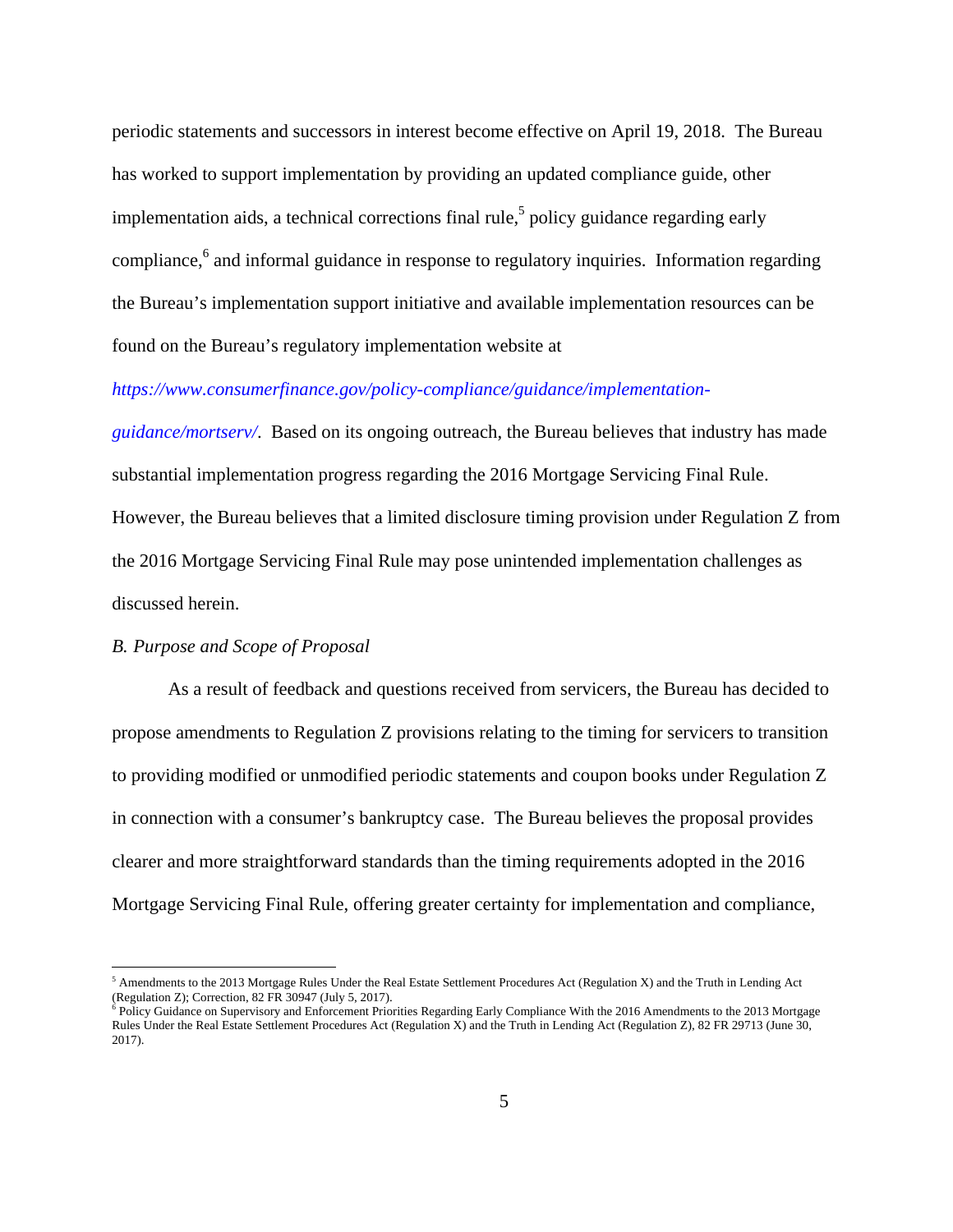without unnecessarily disadvantaging consumers.

The Bureau does not intend to revisit major policy decisions in this rulemaking or distract from industry's implementation efforts, which the Bureau believes have been moving forward. The Bureau continues to facilitate industry's implementation progress, including by responding to informal guidance inquiries and publishing additional implementation materials, as appropriate.

### **III. Legal Authority**

The Bureau is proposing this rule pursuant to its authority under TILA and the Dodd-Frank Wall Street Reform and Consumer Protection Act (Dodd-Frank Act),<sup>7</sup> including the authorities discussed below. In general, the provisions this proposed rule would amend were previously adopted by the Bureau in the 2016 Mortgage Servicing Final Rule. In doing so, the Bureau relied on one or more of the authorities discussed below, as well as other authority. The Bureau is issuing this proposed rule in reliance on the same authority and for the same reasons relied on in adopting the relevant provisions of the 2016 Mortgage Servicing Final Rule, as discussed in detail in the Legal Authority and Section-by-Section Analysis parts of the 2016 Mortgage Servicing Final Rule.

## *A. TILA*

Section 105(a) of TILA, 15 U.S.C. 1604(a), authorizes the Bureau to prescribe regulations to carry out the purposes of TILA. Under section 105(a), such regulations may contain such additional requirements, classifications, differentiations, or other provisions, and may provide for such adjustments and exceptions for all or any class of transactions, as in the

 7 Public Law 111–203, 1245 Stat. 11376 (2010).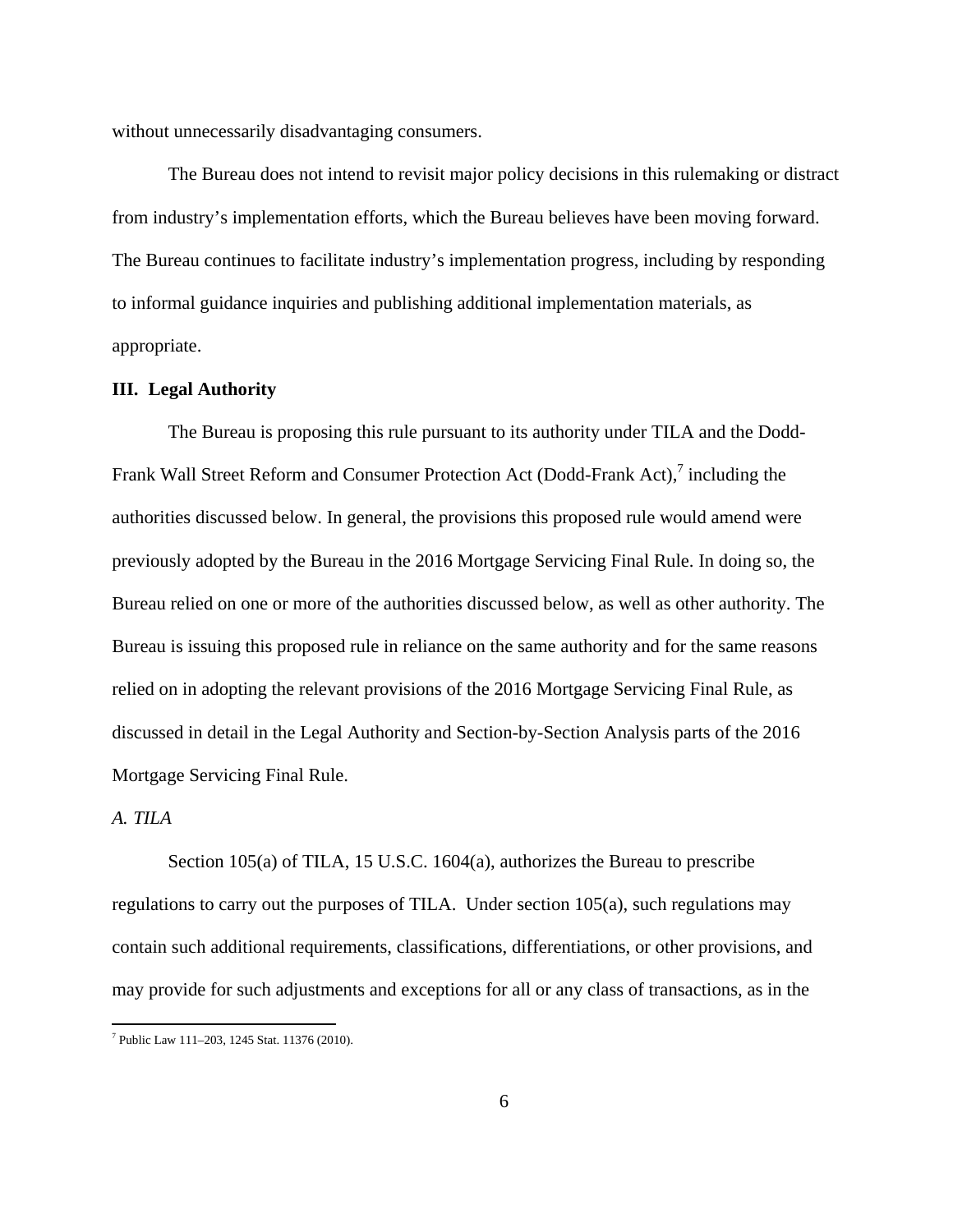judgment of the Bureau are necessary or proper to effectuate the purposes of TILA, to prevent circumvention or evasion thereof, or to facilitate compliance therewith. Under section 102(a), 15 U.S.C. 1601(a), the purposes of TILA are "to assure a meaningful disclosure of credit terms so that the consumers will be able to compare more readily the various credit terms available and avoid the uninformed use of credit" and to protect consumers against inaccurate and unfair credit billing practices. For the reasons discussed in this proposal, the Bureau is proposing to adopt amendments to Regulation Z to carry out TILA's purposes and such additional requirements, adjustments, and exceptions as, in the Bureau's judgment, are necessary and proper to carry out the purposes of TILA, prevent circumvention or evasion thereof, or to facilitate compliance therewith.

Section 105(f) of TILA, 15 U.S.C. 1604(f), authorizes the Bureau to exempt from all or part of TILA any class of transactions if the Bureau determines that TILA coverage does not provide a meaningful benefit to consumers in the form of useful information or protection. For the reasons discussed in this notice, the Bureau is proposing amendments relating to exemptions for certain transactions from the requirements of TILA pursuant to its authority under section 105(f) of TILA.

This proposed rule also includes amendments to the official Bureau commentary in Regulation Z. Good faith compliance with the interpretations would afford protection from liability under section 130(f) of TILA.

### *B. The Dodd-Frank Act*

Section 1022(b)(1) of the Dodd-Frank Act, 12 U.S.C. 5512(b)(1), authorizes the Bureau to prescribe rules "as may be necessary or appropriate to enable the Bureau to administer and carry out the purposes and objectives of the Federal consumer financial laws, and to prevent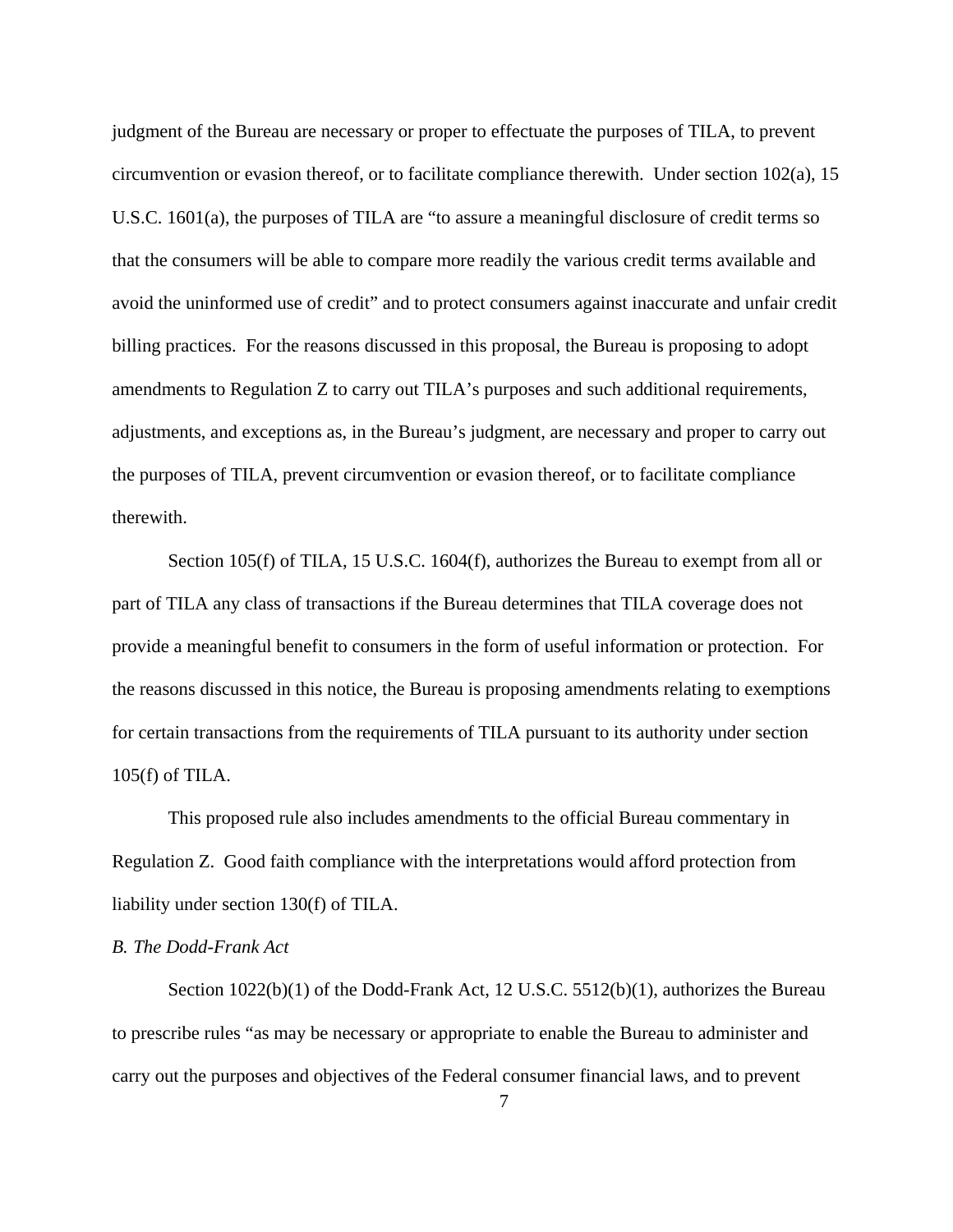evasions thereof." TILA and title X of the Dodd-Frank Act are Federal consumer financial laws.

Section 1032(a) of the Dodd-Frank Act, 12 U.S.C. 5532(a), provides that the Bureau "may prescribe rules to ensure that the features of any consumer financial product or service, both initially and over the term of the product or service, are fully, accurately, and effectively disclosed to consumers in a manner that permits consumers to understand the costs, benefits, and risks associated with the product or service, in light of the facts and circumstances." The authority granted to the Bureau in section 1032(a) of the Dodd-Frank Act is broad and empowers the Bureau to prescribe rules regarding the disclosure of the "features" of consumer financial products and services generally. Accordingly, the Bureau may prescribe rules containing disclosure requirements even if other Federal consumer financial laws do not specifically require disclosure of such features.

Section 1032(c) of the Dodd-Frank Act, 12 U.S.C. 5532(c), provides that, in prescribing rules pursuant to section 1032 of the Dodd-Frank Act, the Bureau "shall consider available evidence about consumer awareness, understanding of, and responses to disclosures or communications about the risks, costs, and benefits of consumer financial products or services." Accordingly, in proposing to amend provisions authorized under section 1032(a) of the Dodd-Frank Act, the Bureau has considered available studies, reports, and other evidence about consumer awareness, understanding of, and responses to disclosures or communications about the risks, costs, and benefits of consumer financial products or services.

### **IV. Proposed Effective Date**

Regulation  $Z \S 1026.41(e)(5)$ , as amended by the 2016 Mortgage Servicing Final Rule, becomes effective April 19, 2018. The Bureau is not proposing to extend the effective date of that provision, as finalized in the 2016 Mortgage Servicing Final Rule, because if the Bureau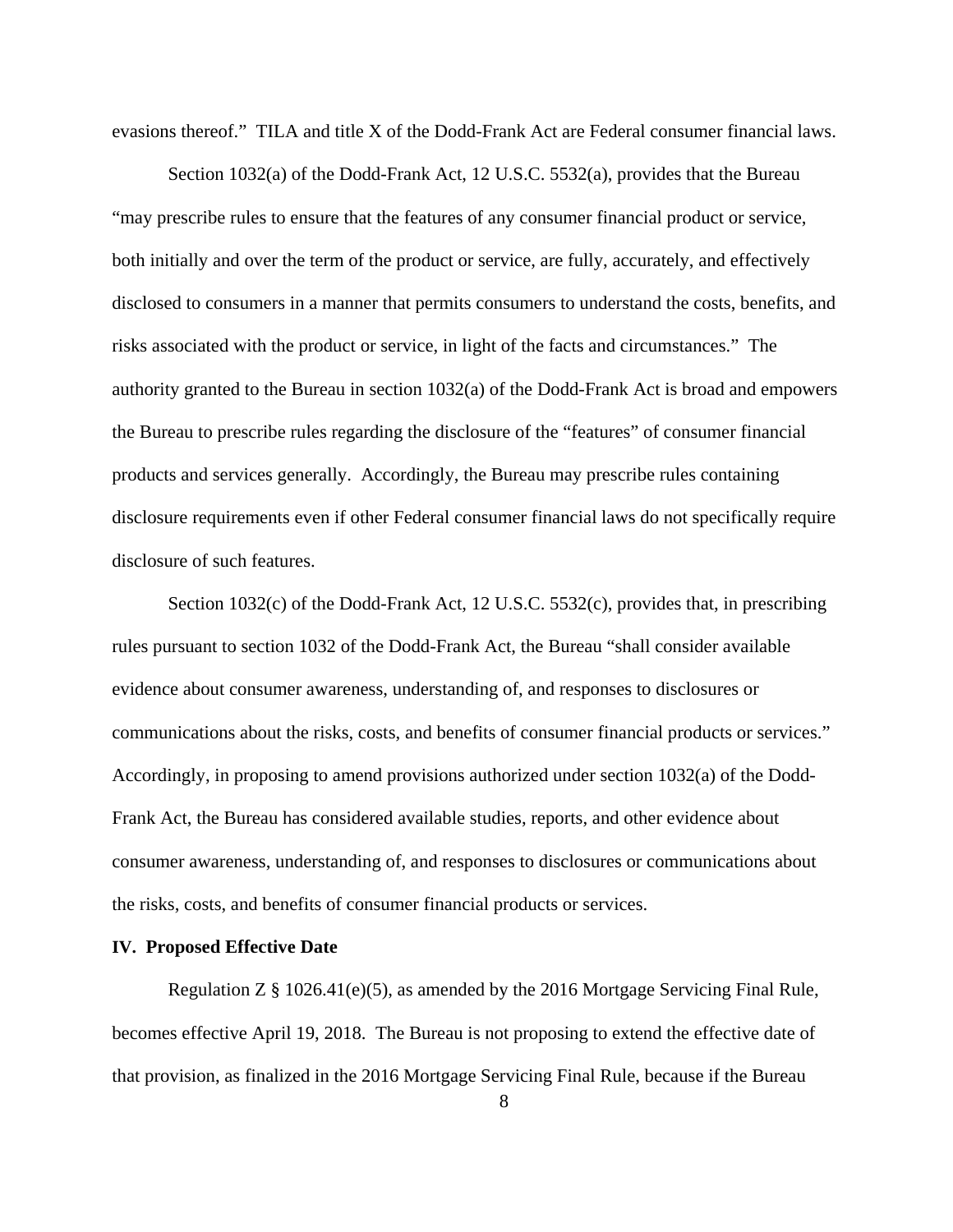were to issue a final rule based on this proposal (after considering comments), it expects to do so sufficiently before the April 19, 2018, effective date to enable servicers to meet that date.

Thus, the Bureau is proposing an effective date of April 19, 2018, for the proposed revisions to § 1026.41(e)(5)(iv). The Bureau believes that the proposed revisions should not require substantial reprogramming of systems and notes that the Regulation Z bankruptcyspecific periodic statement requirements otherwise become effective April 19, 2018. The Bureau invites comment on the proposed effective date.

#### **V. Section-by-Section Analysis**

*Section 1026.41 Periodic Statements for Residential Mortgage Loans* 

*41(e) Exemptions.* 

*41(e)(5) Certain Consumers in Bankruptcy.* 

*41(e)(5)(iv) Timing of Compliance Following Transition.* 

The Bureau is proposing to revise  $\S 1026.41(e)(5)(iv)(B)$  and related commentary, and to remove §  $1026.41(e)(5)(iv)(C)$  and related commentary. Section  $1026.41(e)(5)(iv)(B)$  sets forth a single-billing-cycle exemption from the requirement to provide a periodic statement or coupon book in certain circumstances after one of several specific triggering events occurs resulting in a servicer needing to transition to or from providing bankruptcy-specific disclosures. The singlebilling-cycle exemption applies only if the payment due date for that billing cycle is no more than 14 days after the triggering event. The Bureau is proposing to revise §  $1026.41(e)(5)(iv)(B)$ to instead provide a single-statement exemption for the next periodic statement or coupon book that a servicer would otherwise have to provide, regardless of when in the billing cycle the triggering event occurs. Section 1026.41(e)(5)(iv)(C) establishes timing requirements for resuming compliance after the single-billing-cycle exemption. The Bureau is proposing to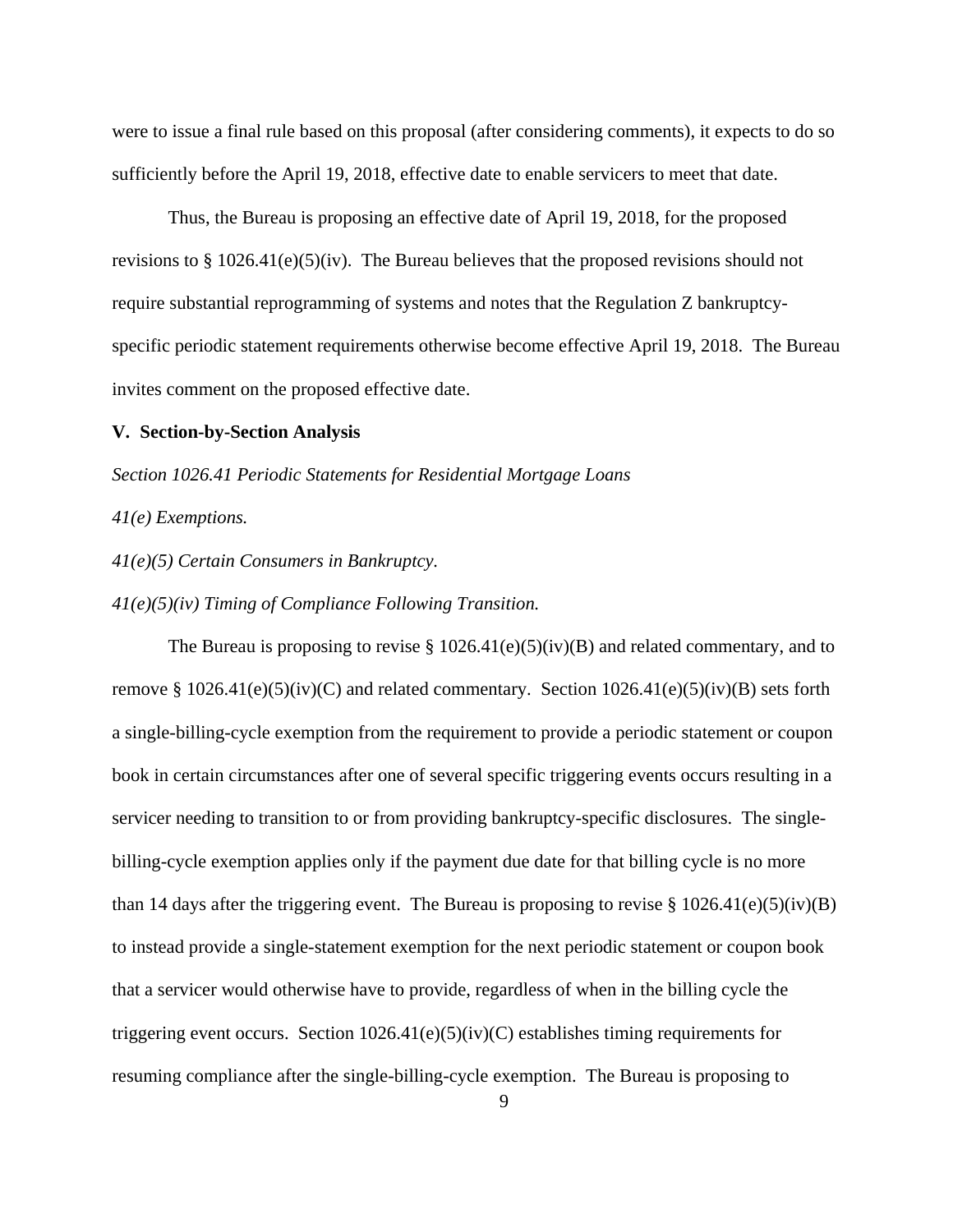remove  $\S 1026.41(e)(5)(iv)(C)$  and its related commentary because proposed revisions to comment  $41(e)(5)(iv)(B)-1$  would clarify the timing of the single-statement exemption and when a servicer must resume compliance. The Bureau is also proposing to add new comments  $41(e)(5)(iv)(B)-2$  and  $-3$  to clarify how the proposed single-statement exemption would operate in specific circumstances. Proposed comment  $41(e)(5)(iv)(B)-2$  is similar in content to comment  $41(e)(5)(iv)(C)-3.$ 

Under existing § 1026.41(a)(2), a servicer generally must provide a consumer, for each billing cycle, a periodic statement meeting certain requirements. Existing  $\S 1026.41(e)(5)$ provides a blanket exemption from § 1026.41 for a mortgage loan while a consumer is a debtor in bankruptcy under title 11 of the United States Code. The 2016 Mortgage Servicing Final Rule, however, generally limits this exemption to only certain consumers in bankruptcy.<sup>8</sup> When a consumer either is a debtor in bankruptcy under title 11 of the United States Code or has discharged personal liability for the mortgage loan pursuant to 11 U.S.C. 727, 1141, 1228, or 1328, so long as an exemption under § 1026.41(e) does not otherwise apply, the 2016 Mortgage Servicing Final Rule requires a servicer to provide a periodic statement or coupon book with certain bankruptcy-specific modifications. In this circumstance, a servicer must transition from providing unmodified periodic statements or coupon books to providing periodic statements or

 $\overline{a}$ 

<sup>&</sup>lt;sup>8</sup> Section 1026.41(e)(5)(i) states that a servicer is generally exempt from the requirements of § 1026.41 with regard to a mortgage loan if (A) any consumer on the mortgage loan is a debtor in bankruptcy under title 11 of the United States Code or has discharged personal liability for the mortgage loan pursuant to 11 U.S.C. 727, 1141, 1228, or 1328; and (B) with regard to any consumer on the mortgage loan: (1) the consumer requests in writing that the servicer cease providing a periodic statement or coupon book; (2) the consumer's bankruptcy plan provides that the consumer will surrender the dwelling securing the mortgage loan, provides for the avoidance of the lien securing the mortgage loan, or otherwise does not provide for, as applicable, the payment of pre-bankruptcy arrearage or the maintenance of payments due under the mortgage loan; (3) a court enters an order in the bankruptcy case providing for the avoidance of the lien securing the mortgage loan, lifting the automatic stay pursuant to 11 U.S.C. 362 with regard to the dwelling securing the mortgage loan, or requiring the servicer to cease providing a periodic statement or coupon book; or (4) the consumer files with the court overseeing the bankruptcy case a statement of intention pursuant to 11 U.S.C. 521(a) identifying an intent to surrender the dwelling securing the mortgage loan and a consumer has not made any partial or periodic payment on the mortgage loan after the commencement of the consumer's bankruptcy case.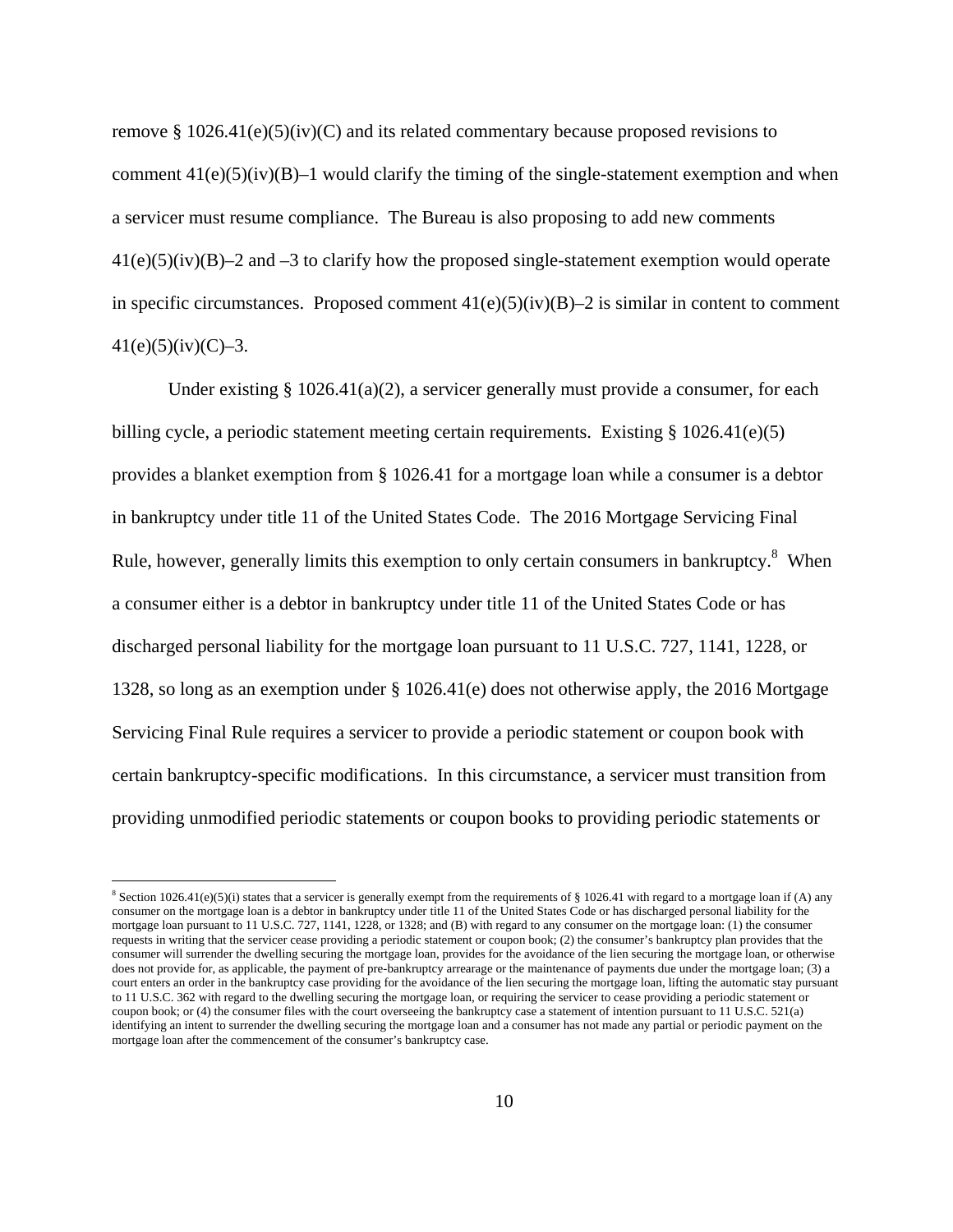coupon books with bankruptcy modifications. Similarly, when a consumer exits bankruptcy, a servicer generally must transition back to providing unmodified periodic statements or coupon books.

During the rulemaking process leading up to the 2016 Mortgage Servicing Final Rule, the Bureau learned that, after a consumer files for or exits bankruptcy, servicers sometimes need time to transition their systems to reflect the change in bankruptcy status. Industry representatives suggested that the rule should afford a servicer enough time to transition to providing modified statements after a consumer's bankruptcy filing.<sup>9</sup> The Bureau therefore finalized a single-billing-cycle exemption in the 2016 Mortgage Servicing Final Rule.<sup>10</sup> Section  $1026.41(e)(5)(iv)(B)$  provides that a servicer is exempt from the requirements of § 1026.41 with respect to a single billing cycle when the payment due date for that billing cycle is no more than 14 days after the date on which one of the three triggering events listed under § 1026.41(e)(5)(iv)(A) occurs: (1) a mortgage loan becomes subject to the requirement to provide a modified periodic statement; (2) a mortgage loan ceases to be subject to the requirement to provide a modified periodic statement; or (3) the servicer ceases to qualify for an exemption pursuant to  $\S 1026.41(e)(5)(i)$ . Section  $1026.41(e)(5)(iv)(C)$  sets forth the timeframe within which a servicer must provide the next periodic statement after an event listed in  $§ 1026.41(e)(5)(iv)(A) occurs.<sup>11</sup>$ 

 $\overline{a}$ 

<sup>&</sup>lt;sup>9</sup> See 81 FR 72160, 72325 (Oct. 19, 2016).<br><sup>10</sup> See generally id. at 72324–26.<br><sup>11</sup> Section 1026.41(e)(5)(iv)(C) provides that, when one of the triggering events listed in § 1026.41(e)(5)(iv)(A) occurs, a servicer must p the next modified or unmodified periodic statement by delivering it or placing it in the mail within a reasonably prompt time after the first payment due date, or the end of any courtesy period for the payment's corresponding billing cycle, that is more than 14 days after the date on which the applicable event listed in §  $1026.41(e)(5)(iv)(A)$  occurs.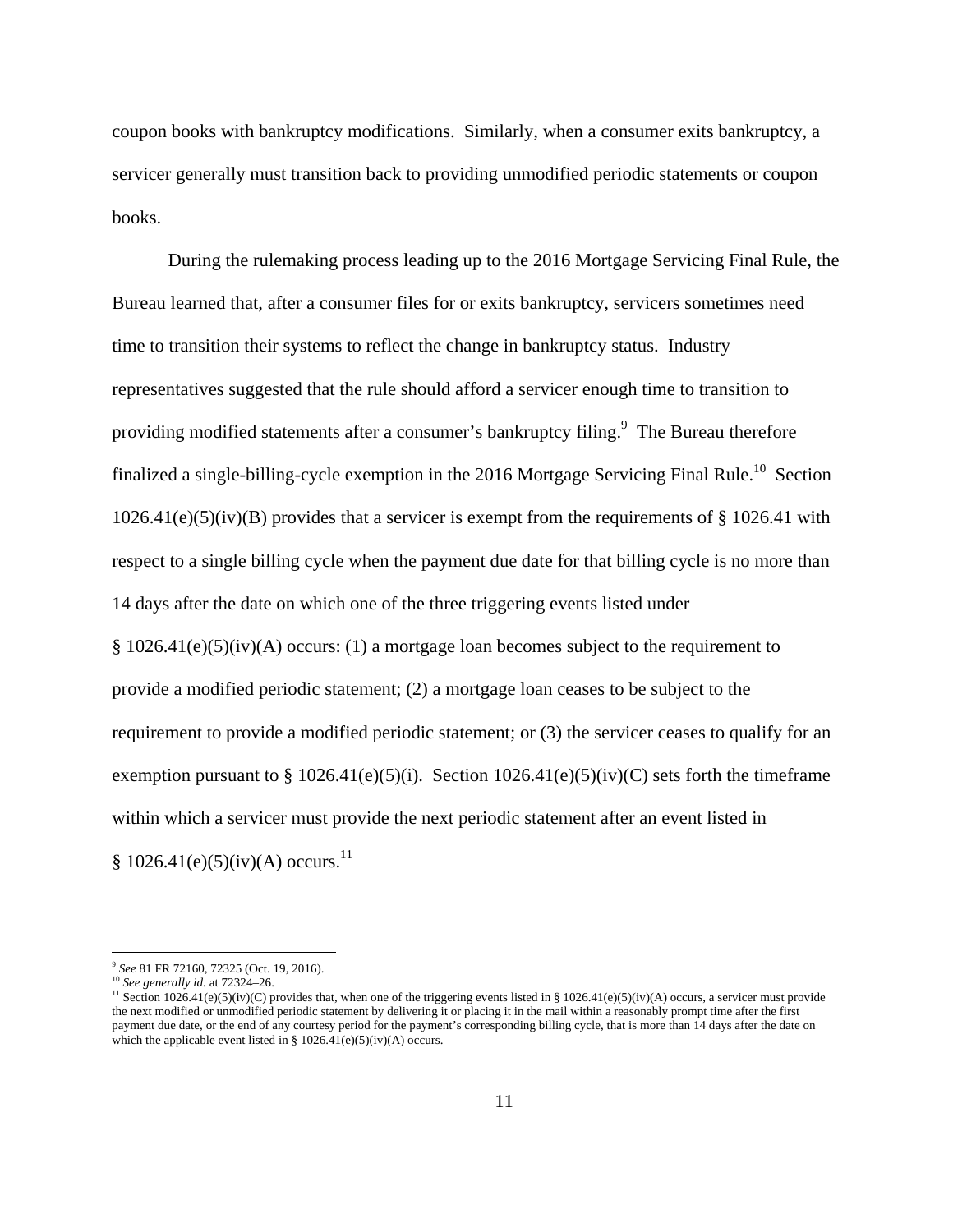In the preamble to the 2016 Mortgage Servicing Final Rule, the Bureau stated its belief that the exemption and timing set forth in § 1026.41(e)(5)(iv) provide an appropriate transition period for a servicer while also not unnecessarily disadvantaging consumers. However, since issuing the 2016 Mortgage Servicing Final Rule, the Bureau has received questions indicating that the single-billing-cycle exemption may be more complex and operationally challenging than the Bureau realized, and that the provisions setting forth the exemption and transition timing requirements may be subject to different interpretations.

The Bureau believes that addressing these concerns is appropriate. To provide a clearer standard and simplify compliance for servicers without unnecessarily disadvantaging consumers, the Bureau is proposing to revise  $\S 1026.41(e)(5)(iv)(B)$  to provide a single-statement exemption. As proposed,  $\S 1026.41(e)(5)(iv)(B)$  provides that, as of the date on which one of the events listed in § 1026.41(e)(5)(iv)(A) occurs, a servicer is exempt from the requirements of § 1026.41 with respect to the next periodic statement or coupon book that would otherwise be required but thereafter must provide modified or unmodified periodic statements or coupon books that comply with the requirements of § 1026.41.

The Bureau also proposes to revise comment  $41(e)(5)(iv)(B)-1$  to clarify a servicer's obligations under proposed  $\S 1026.41(e)(5)(iv)(B)$ . Proposed comment  $41(e)(5)(iv)(B)-1$ explains that the exemption applies with respect to a single periodic statement or coupon book following an event listed in §  $1026.41(e)(5)(iv)(A)$  and provides two examples illustrating the timing. Both examples assume that a mortgage loan has a monthly billing cycle, each payment due date is on the first day of the month following its respective billing cycle, and each payment due date has a 15-day courtesy period.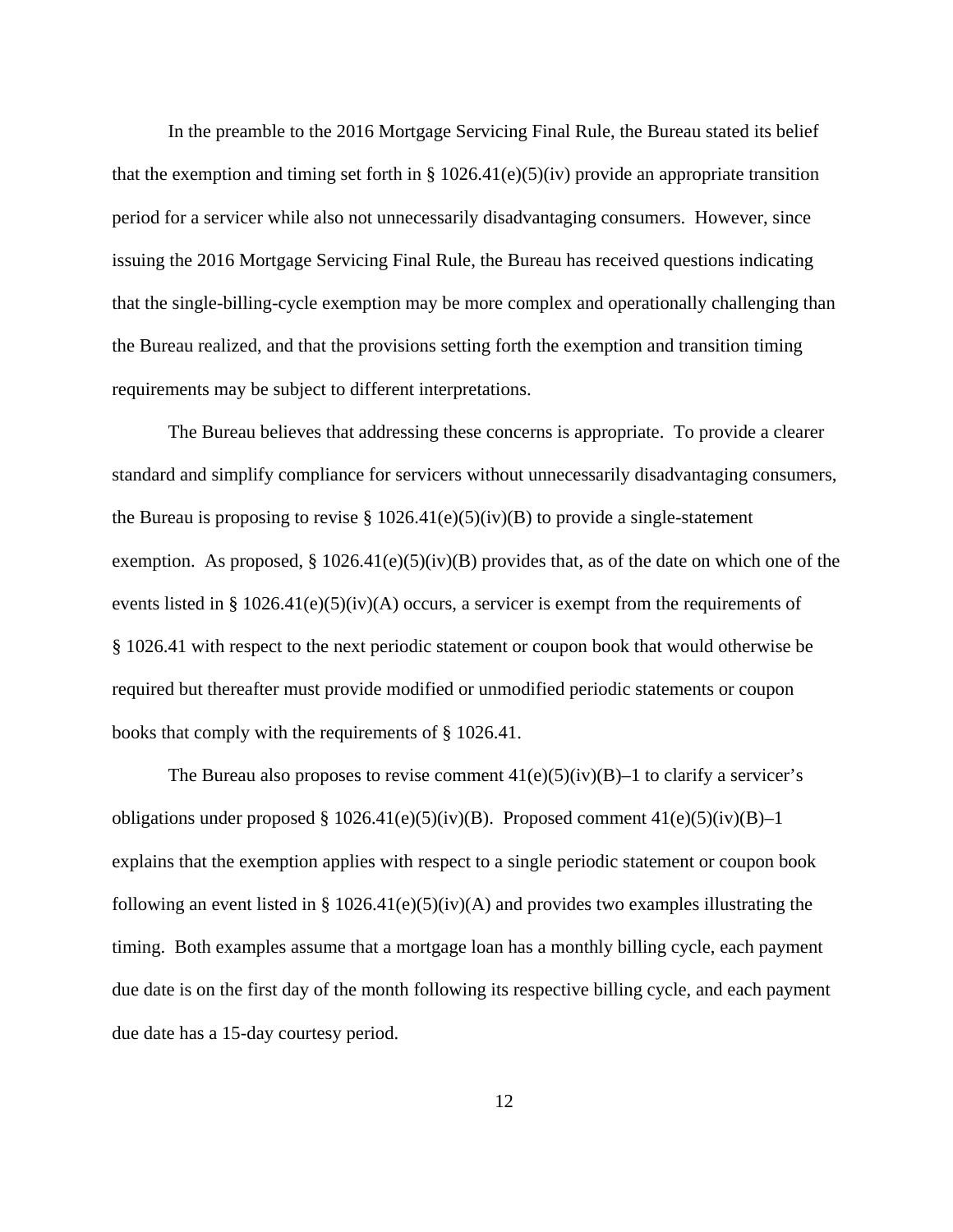Proposed comment  $41(e)(5)(iv)(B)-1.i$  explains that, if an event listed in

§ 1026.41(e)(5)(iv)(A) occurs on October 6, before the end of the 15-day courtesy period provided for the October 1 payment due date, and the servicer has not yet provided a periodic statement or coupon book for the billing cycle with a November 1 payment due date, the servicer is exempt from providing a periodic statement or coupon book for that billing cycle. The comment further states that the servicer is required thereafter to resume providing periodic statements or coupon books that comply with the requirements of § 1026.41 by providing a modified or unmodified periodic statement or coupon book for the billing cycle with a December 1 payment due date within a reasonably prompt time after November 1 or the end of the 15-day courtesy period provided for the November 1 payment due date.

Proposed comment  $41(e)(5)(iv)(B)-1$ .ii provides an example for when a servicer already timely provided a periodic statement or coupon book for a billing cycle in which an event listed in § 1026.41(e)(5)(iv)(A) occurs. It provides that, if an event listed in § 1026.41(e)(5)(iv)(A) occurs on October 20, after the end of the 15-day courtesy period provided for the October 1 payment due date, and the servicer timely provided a periodic statement or coupon book for the billing cycle with a November 1 payment due date, the servicer is not required to correct the periodic statement or coupon book already provided and is exempt from providing the next periodic statement or coupon book, which is the one that would otherwise be required for the billing cycle with a December 1 payment due date. The servicer is required thereafter to resume providing periodic statements or coupon books that comply with the requirements of § 1026.41 by providing a modified or unmodified periodic statement or coupon book for the billing cycle with a January 1 payment due date within a reasonably prompt time after December 1 or the end of the 15-day courtesy period provided for the December 1 payment due date.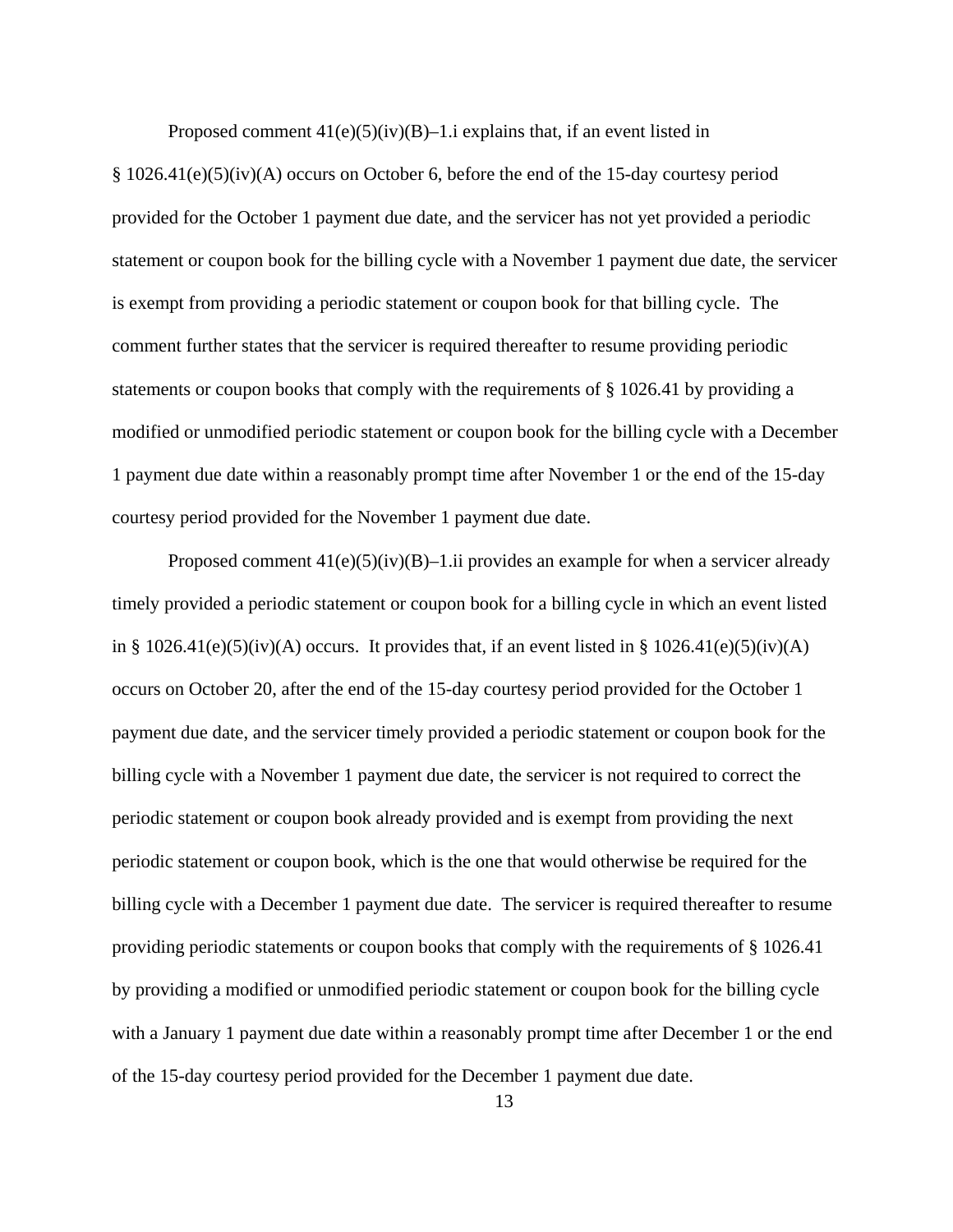Because proposed comments  $41(e)(5)(iv)(B)-1.i$  and  $-1.ii$  describe when a servicer must provide periodic statements or coupon books following the exemption,  $\S 1026.41(e)(5)(iv)(C)$ and related commentary would be unnecessary. Thus, the Bureau is proposing to remove  $§ 1026.41(e)(5)(iv)(C)$  and related commentary.

The Bureau is also proposing to add new comments  $41(e)(5)(iv)(B)-2$  and  $-3$  to clarify how the proposed exemption would operate in additional specific circumstances. Proposed comment  $41(e)(5)(iv)(B)-2$  is similar in content to comment  $41(e)(5)(iv)(C)-3$ . Proposed comment  $41(e)(5)(iv)(B)-2$  states that, if a servicer provides a coupon book instead of a periodic statement under § 1026.41(e)(3), § 1026.41 requires the servicer to provide a new coupon book after one of the events listed in § 1026.41(e)(5)(iv)(A) occurs only to the extent the servicer has not previously provided the consumer with a coupon book that covers the upcoming billing cycle. Proposed comment  $41(e)(5)(iv)(B)-3$  clarifies that the single-statement exemption in § 1026.41(e)(5)(iv)(B) might apply more than once over the life of a loan. For example, assume the exemption applies beginning on April 14 because the consumer files for bankruptcy on that date and the bankruptcy plan provides that the consumer will surrender the dwelling, such that the mortgage loan becomes subject to the requirements of  $\S 1026.41(f)$ . If the consumer later exits bankruptcy on November 2 and has not discharged personal liability for the mortgage loan pursuant to 11 U.S.C. 727, 1141, 1228, or 1328, such that the mortgage loan ceases to be subject to the requirements of  $\S 1026.41(f)$ , the single-statement exemption would apply again beginning on November 2.

The Bureau believes that the single-statement exemption in proposed § 1026.41(e)(5)(iv)(B) would provide a more straightforward standard than the single-billingcycle exemption adopted in the 2016 Mortgage Servicing Final Rule. The Bureau also believes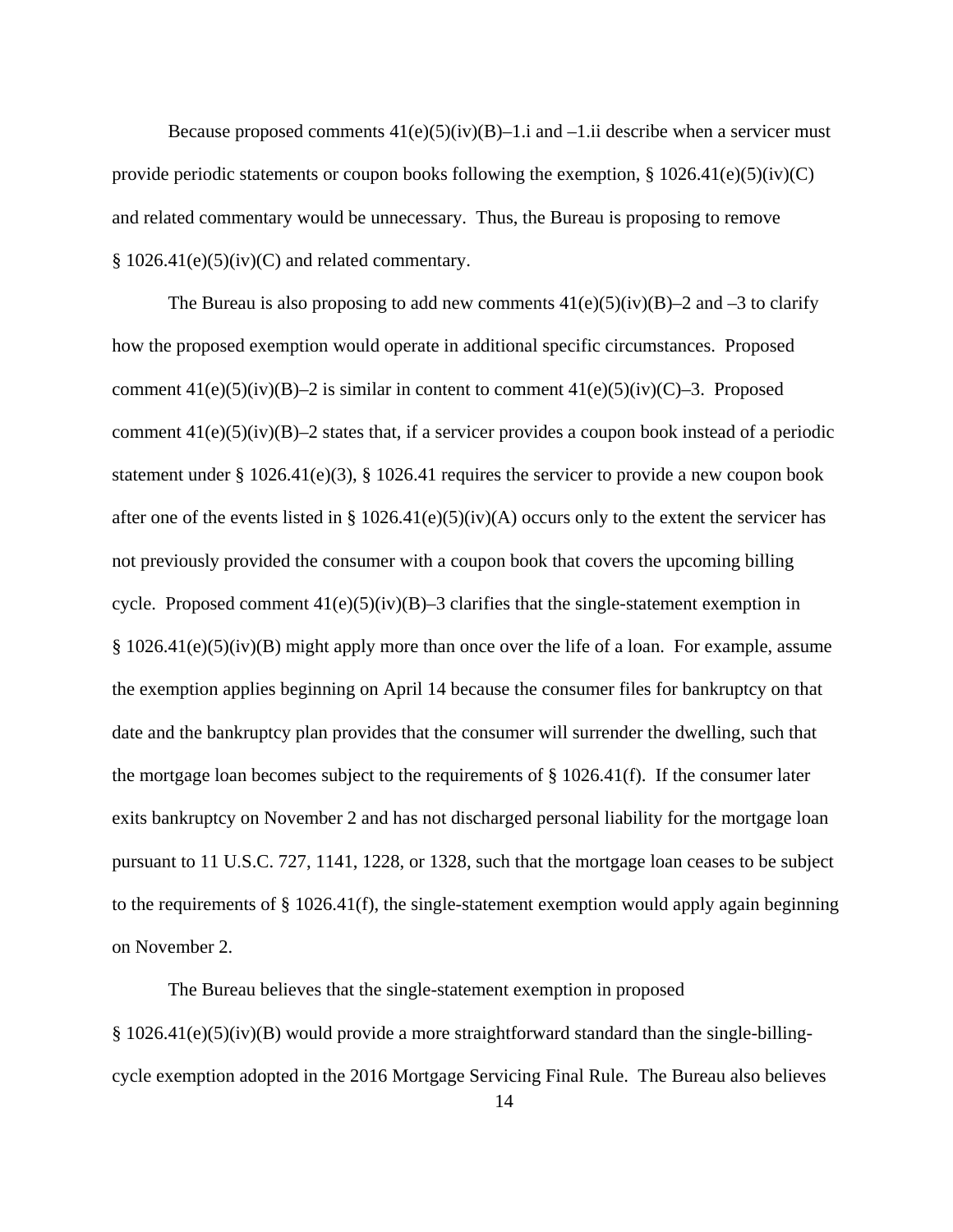that the proposed exemption would still provide servicers enough time to transition their systems but not so long that it unnecessarily disadvantages consumers. Finally, the proposed exemption should provide servicers relief in more circumstances than the exemption adopted under the 2016 Mortgage Servicing Final Rule. Under this proposal, there would always be a single-statement exemption when servicers transition to providing modified or unmodified periodic statements or coupon books following one of the events listed in §  $1026.41(e)(5)(iv)(A)$ . Under the 2016 Mortgage Servicing Final Rule, servicers would not necessarily have the benefit of the singlebilling-cycle exemption because of its requirement that the payment due date fall no more than 14 days after the applicable triggering event.

The Bureau solicits comment on the proposed changes, including whether they would pose operational challenges in implementation or execution.

#### **VI. Dodd-Frank Act Section 1022(b) Analysis**

In developing this proposed rule, the Bureau has considered the potential benefits, costs, and impacts as required by section 1022(b)(2) of the Dodd-Frank Act. Specifically, section 1022(b)(2) calls for the Bureau to consider the potential benefits and costs of a regulation to consumers and covered persons, including the potential reduction of consumer access to consumer financial products or services, the impact on depository institutions and credit unions with \$10 billion or less in total assets as described in section 1026 of the Dodd-Frank Act, and the impact on consumers in rural areas. In addition,  $12 \text{ U.S.C. } 5512(b)(2)(B)$  directs the Bureau to consult, before and during the rulemaking, with appropriate prudential regulators or other Federal agencies, regarding consistency with the objectives those agencies administer. The Bureau consulted, or offered to consult with, the prudential regulators, the Securities and Exchange Commission, the Department of Housing and Urban Development (HUD), the HUD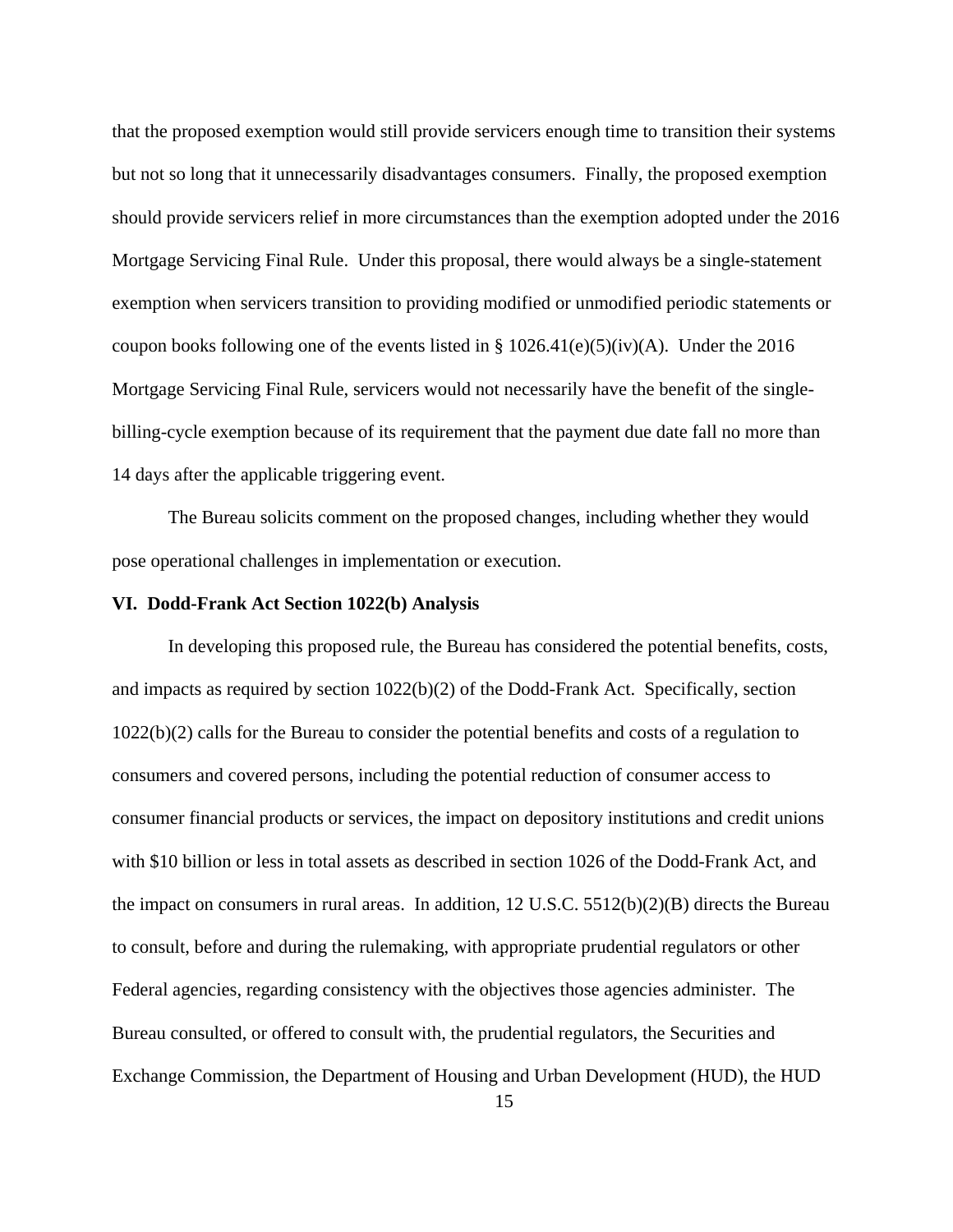Office of Inspector General, the Federal Housing Finance Agency, the Federal Trade Commission, the Department of the Treasury, the Department of Agriculture, and the Department of Veterans Affairs, including regarding consistency with any prudential, market, or systemic objectives administered by these agencies.

The Bureau previously considered the benefits, costs, and impacts of the 2016 Mortgage Servicing Final Rule's major provisions.<sup>12</sup> The baseline<sup>13</sup> for this discussion is the mortgage servicing market as it would exist "but for" this proposed rule; that is, the Bureau considers the benefits, costs, and impacts of this proposed rule on consumers and covered persons relative to the baseline established by the 2016 Mortgage Servicing Final Rule.

In considering the relevant potential benefits, costs, and impacts of this proposed rule, the Bureau has used feedback received to date and has applied its knowledge and expertise concerning consumer financial markets. The discussion below of these potential costs, benefits, and impacts is qualitative, reflecting both the specialized nature of the proposed amendments and the fact that the 2016 Mortgage Servicing Final Rule, which establishes the baseline for the Bureau's analysis, is not yet in effect. The Bureau requests comment on this discussion generally as well as the submission of data or other information that could inform the Bureau's consideration of the potential benefits, costs, and impacts of this proposed rule.

The proposed rule generally would decrease burden incurred by industry participants by clarifying the timing requirements for certain disclosures required under the 2016 Mortgage Servicing Final Rule. As is described in more detail below, the Bureau does not believe that

 $\overline{a}$ 

<sup>12 81</sup> FR 72160, 72351 (Oct. 19, 2016).

<sup>&</sup>lt;sup>13</sup> The Bureau has discretion in any rulemaking to choose an appropriate scope of analysis with respect to potential benefits, costs, and impacts and an appropriate baseline.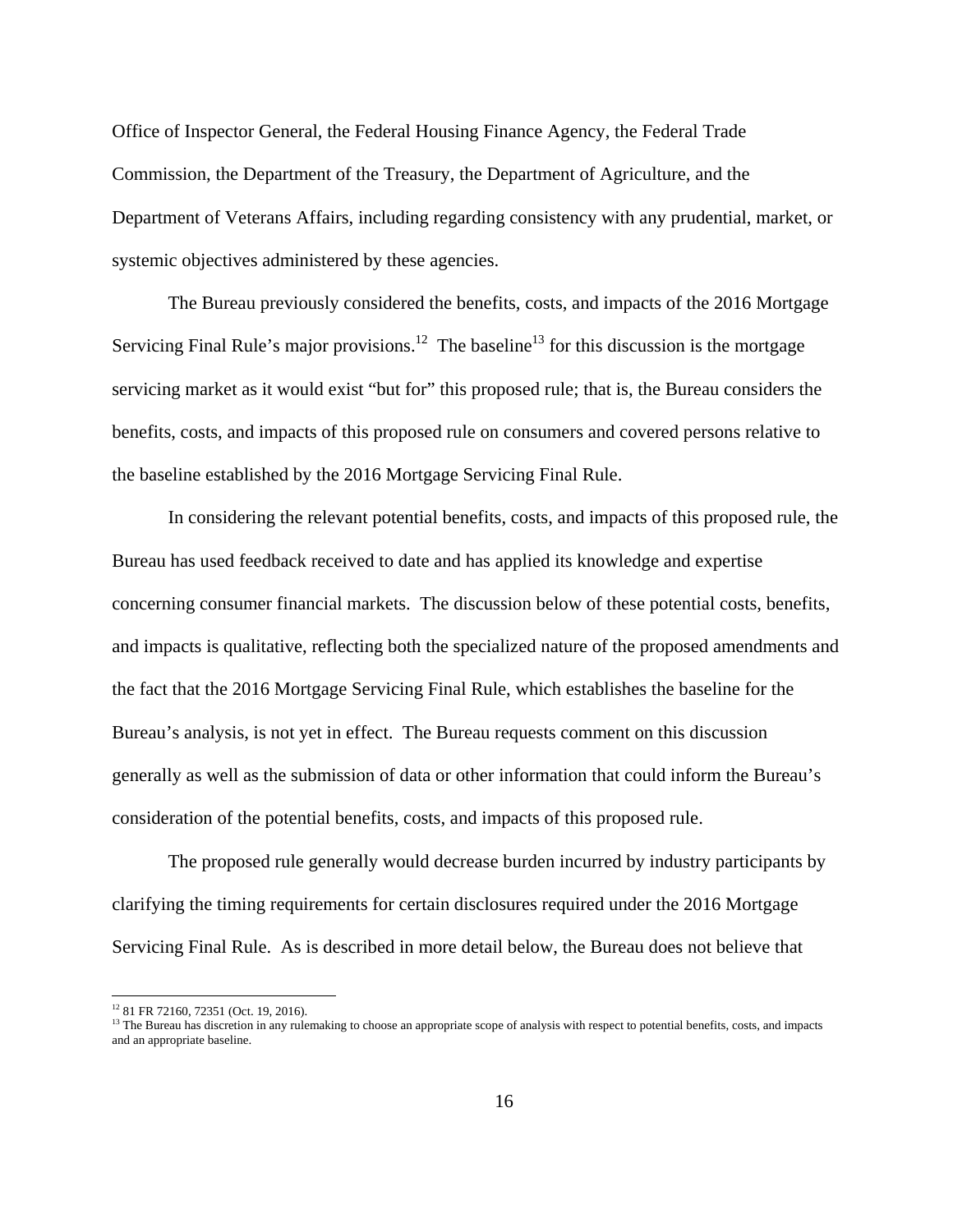these changes would have a significant enough impact on consumers or covered persons to affect consumer access to consumer financial products and services.

*Timing for servicers to transition to providing modified or unmodified periodic statements and coupon books in connection with a consumer's bankruptcy case.* A mortgage servicer generally must provide a consumer, for each billing cycle, a periodic statement or coupon book meeting certain requirements. Under the 2016 Mortgage Servicing Final Rule, servicers generally must provide a modified periodic statement or coupon book to certain consumers who are debtors in bankruptcy or who have discharged personal liability for the mortgage loan. The Bureau is proposing to amend  $\S 1026.41(e)(5)(iv)$  to provide that, when a servicer must transition to sending either modified periodic statements or to sending unmodified periodic statements, the servicer is exempt from the requirements of § 1026.41 with respect to the next periodic statement or coupon book that would otherwise be required but thereafter must provide modified or unmodified periodic statements or coupon books that comply with the requirements of § 1026.41. This single-statement exemption would replace the single-billingcycle exemption in the 2016 Mortgage Servicing Final Rule.

The Bureau expects that these proposed changes would reduce the cost to servicers of providing periodic statements. The Bureau understands that implementing the single-billingcycle exemption provided under the 2016 Mortgage Servicing Rule may prove more complex and operationally challenging for servicers than the Bureau realized and believes that a singlestatement exemption would be clearer and operationally easier to implement. In addition, the single-billing-cycle exemption would apply only when the payment due date falls no more than 14 days after the event that triggers the transition to or from modified periodic statements, whereas the proposed single-statement exemption would apply to these transitions regardless of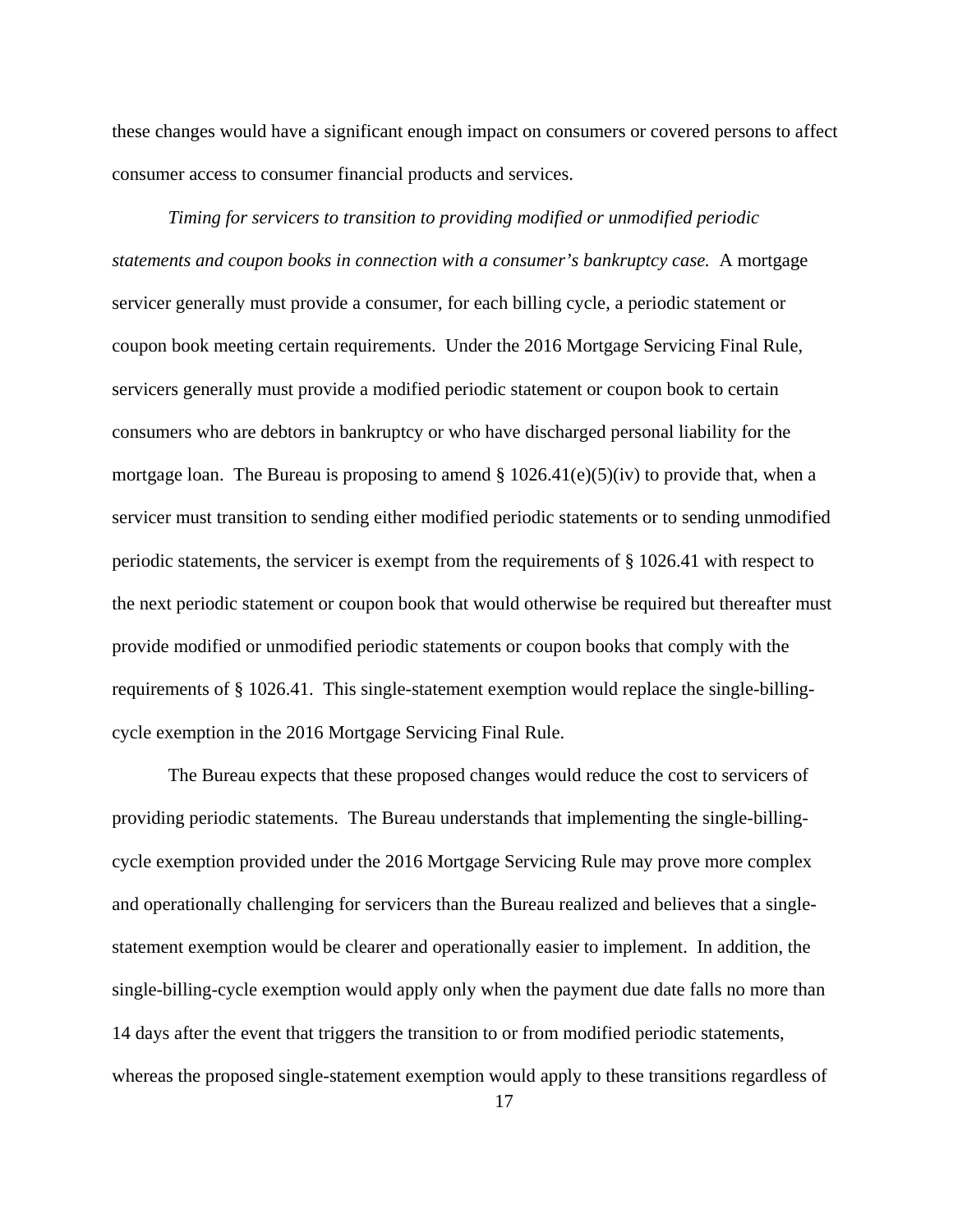when during the billing cycle the triggering event occurs. The Bureau believes that servicers would benefit from the more straightforward proposed standard and from the additional time afforded for some transitions.

The proposal could delay the transition to or from modified periodic statements for some consumers. This could disadvantage some consumers who could receive certain disclosures later than they might otherwise under the single-billing-cycle exemption. However, the delay would generally be at most one billing cycle, and servicers generally are required to provide consumers the information in periodic statements on request. Thus, the Bureau does not expect that the overall effect on consumers will be significant.

*Potential specific impacts of the proposed rule.* The Bureau believes that a large fraction of depository institutions and credit unions with \$10 billion or less in total assets that are engaged in servicing mortgage loans qualify as "small servicers" for purposes of the mortgage servicing rules because they service 5,000 or fewer loans, all of which they or an affiliate own or originated. Small servicers are not subject to Regulation Z § 1026.41, and so would not be affected by the amendments in this proposed rule.

With respect to servicers that are not small servicers as defined in § 1026.41(e)(4), the Bureau believes that the consideration of benefits and costs of covered persons presented above provides a largely accurate analysis of the impacts of the final rule on depository institutions and credit unions with \$10 billion or less in total assets that are engaged in servicing mortgage loans.

The Bureau has no reason to believe that the additional timing flexibility offered to covered persons by this proposed rule would differentially impact consumers in rural areas. The Bureau requests comment regarding the impact of the proposed provisions on consumers in rural areas and how those impacts may differ from those experienced by consumers generally.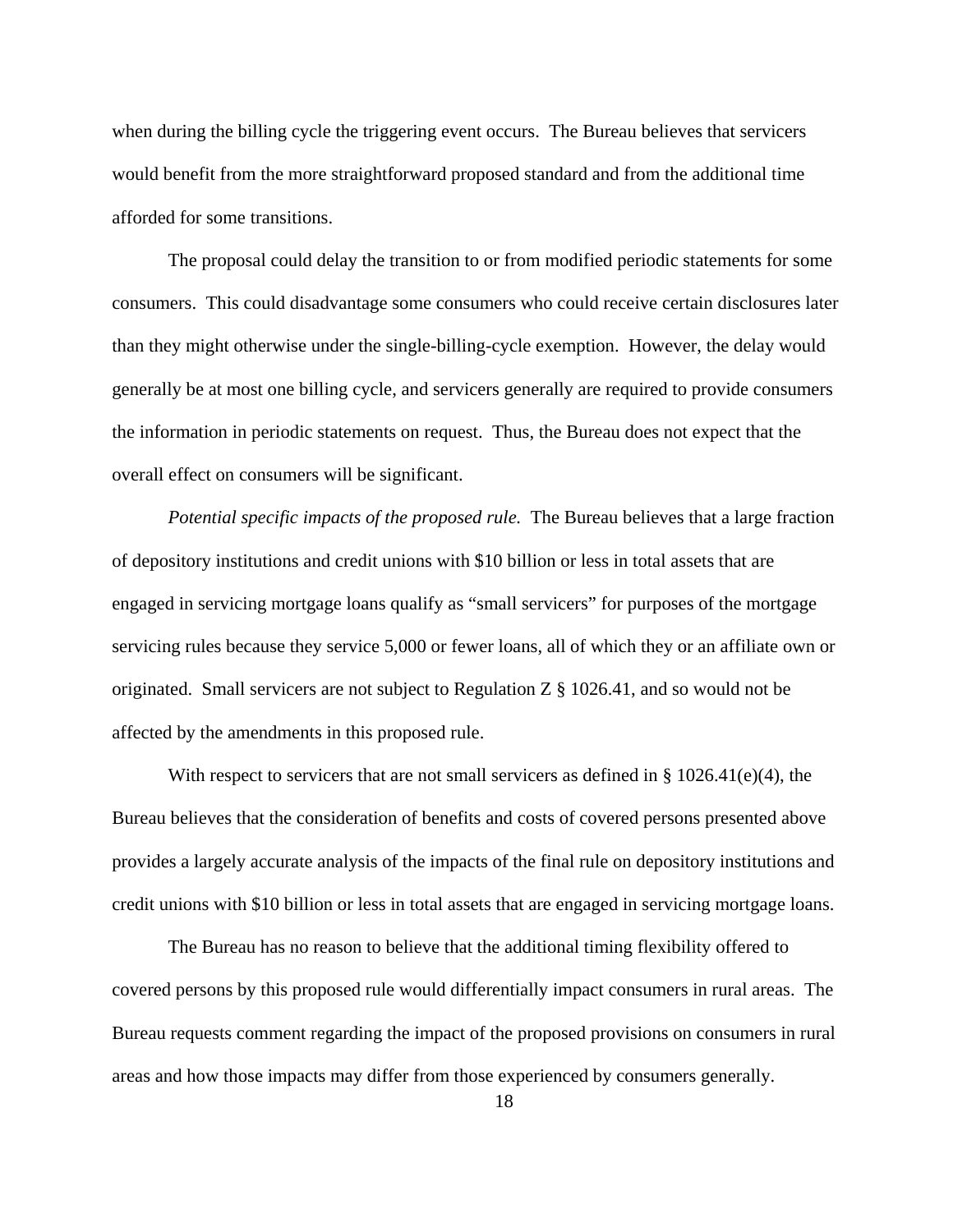#### **VII. Regulatory Flexibility Act Analysis**

The Regulatory Flexibility  $Act<sub>14</sub><sup>14</sup>$  as amended by the Small Business Regulatory Enforcement Fairness Act of 1996,<sup>15</sup> (RFA) requires each agency to consider the potential impact of its regulations on small entities, including small businesses, small governmental units, and small not-for-profit organizations.<sup>16</sup> The RFA defines a "small business" as a business that meets the size standard developed by the Small Business Administration (SBA) pursuant to the Small Business Act.<sup>17</sup>

The RFA generally requires an agency to conduct an initial regulatory flexibility analysis (IRFA) and a final regulatory flexibility analysis (FRFA) of any rule subject to notice-andcomment rulemaking requirements, unless the agency certifies that the rule would not have a significant economic impact on a substantial number of small entities.<sup>18</sup> The Bureau also is subject to certain additional procedures under the RFA involving the convening of a panel to consult with small entity representatives prior to proposing a rule for which an IRFA is required.19

As discussed above, the proposed rule would amend certain Regulation Z mortgage servicing rules issued in 2016 relating to the timing for servicers to transition to providing modified or unmodified periodic statements and coupon books under Regulation Z in connection with a consumer's bankruptcy case.

 $\overline{a}$ 

<sup>14</sup> Public Law 96–354, 94 Stat. 1164 (1980).

<sup>&</sup>lt;sup>15</sup> Public Law 104–21, section 241, 110 Stat. 847, 864–65 (1996).

<sup>&</sup>lt;sup>16</sup> 5 U.S.C. 601 through 612. The term "'small organization' means any not-for-profit enterprise which is independently owned and operated and is not dominant in its field, unless an agency establishes [an alternative definition under notice and comment]." 5 U.S.C. 601(4). The term "'small governmental jurisdiction' means governments of cities, counties, towns, townships, villages, school districts, or special districts, with a population of less than fifty thousand, unless an agency establishes [an alternative definition after notice and comment]." 5 U.S.C. 601(5).<br><sup>17</sup> 5 U.S.C. 601(3). The Bureau may establish an alternative definition after co comment. *Id.*

<sup>18 5</sup> U.S.C. 601 *et seq*. 19 5 U.S.C. 609.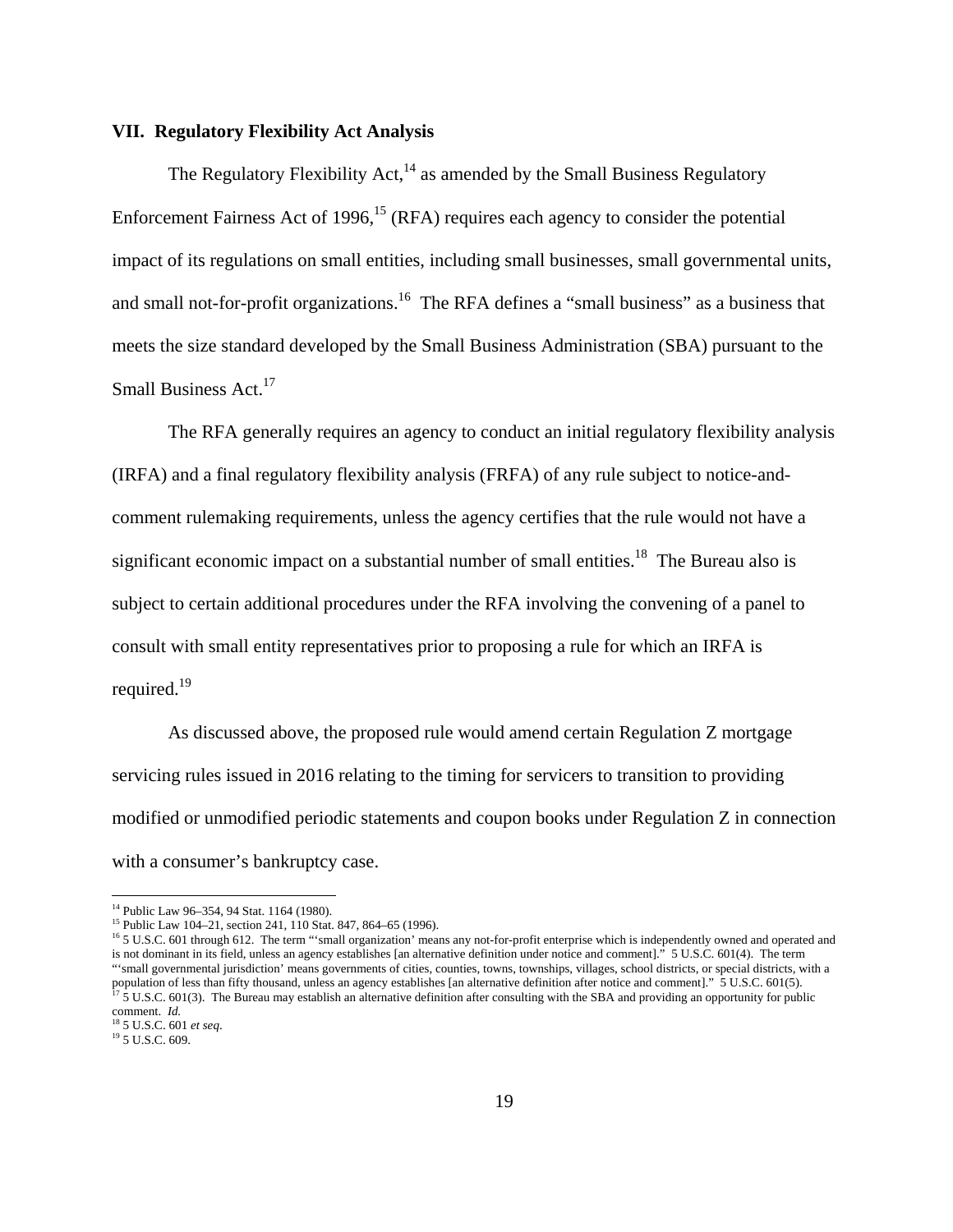When it issued the proposed rule that was finalized as the 2016 Mortgage Servicing Final Rule, the Bureau concluded that those provisions would not have a significant economic impact on a substantial number of small entities and that an IRFA was therefore not required.<sup>20</sup> That conclusion remained unchanged for the 2016 Mortgage Servicing Final Rule.<sup>21</sup>

Similarly, the Bureau concludes that this proposed rule, if adopted, would not have a significant economic impact on a substantial number of small entities, and therefore an IRFA is not required. As discussed above, the Bureau believes that the proposed changes would not create a significant economic impact on any covered persons, including small entities. In addition, the proposed amendments would not affect servicers that are "small servicers" for purposes of the mortgage servicing rules. Small servicers are exempt from the requirements that the proposed rule would amend, and the Bureau believes that a large fraction of small entities that are engaged in servicing mortgage loans qualify as small servicers because they service 5,000 or fewer loans, all of which they or an affiliate own or originated. Therefore, an IRFA is not required for this proposal.

Accordingly, the undersigned certifies that this proposal, if adopted, would not have a significant economic impact on a substantial number of small entities. The Bureau requests comment on the analysis above and requests any relevant data.

#### **VIII. Paperwork Reduction Act**

Under the Paperwork Reduction Act of 1995  $(PRA)<sup>22</sup>$  Federal agencies are generally required to seek Office of Management and Budget (OMB) approval for information collection

<sup>&</sup>lt;sup>20</sup> 79 FR 74176, 74279 (Dec. 15, 2014).

<sup>&</sup>lt;sup>21</sup> 81 FR 72160, 72364 (Oct. 19, 2016).

<sup>22 44</sup> U.S.C. 3501 *et seq*.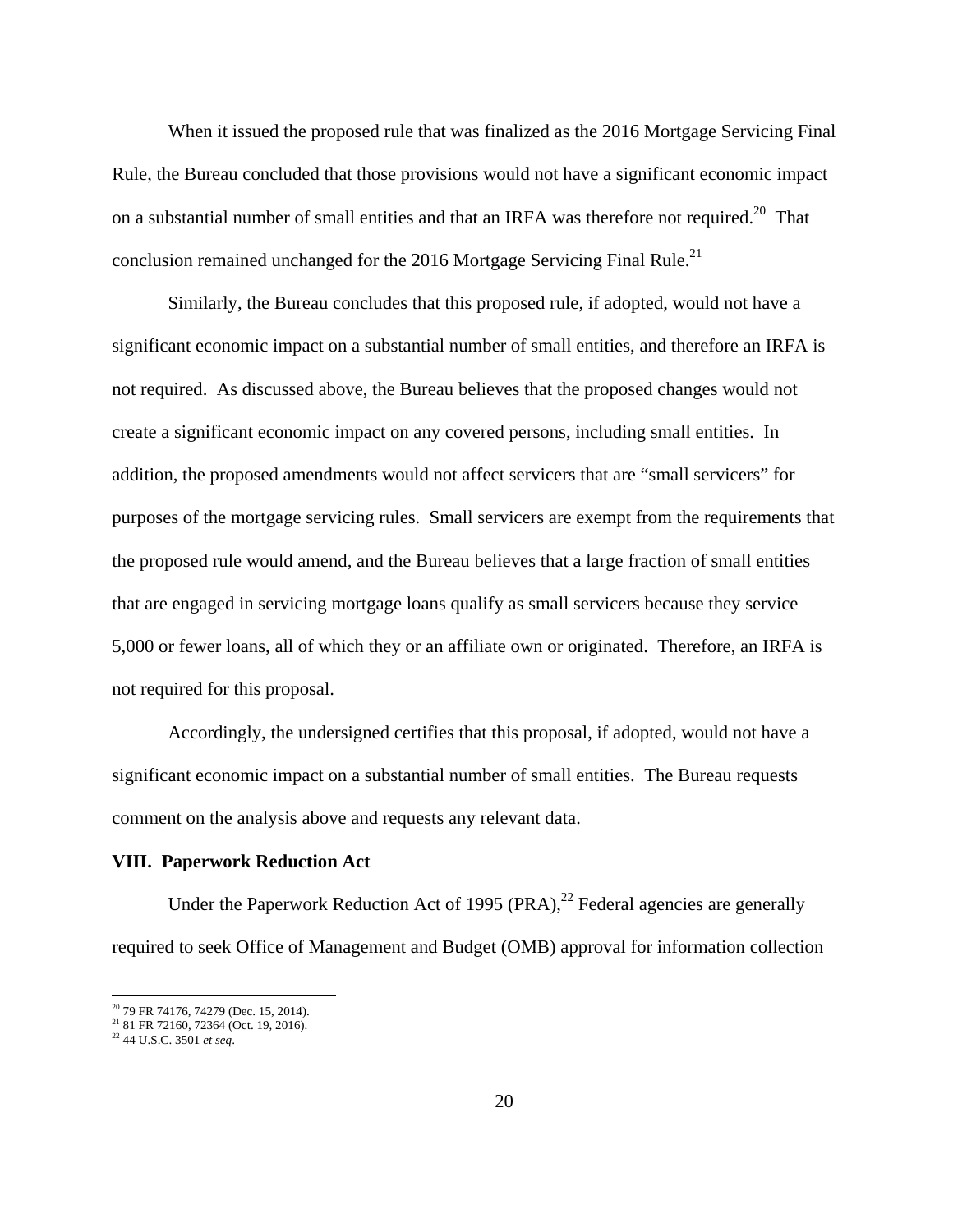requirements prior to implementation. The collections of information related to the 2016 Mortgage Servicing Final Rule have been reviewed and approved by OMB previously in accordance with the PRA and assigned OMB Control Numbers 3170–0016 (Regulation X) and 3170–0015 (Regulation Z). Under the PRA, the Bureau may not conduct or sponsor and, notwithstanding any other provision of law, a person is not required to respond to an information collection unless the information collection displays a valid control number assigned by OMB.

The Bureau has determined that this proposed rule would provide firms with additional flexibility and clarity with respect to what must be disclosed under the 2016 Mortgage Servicing Final Rule; therefore, it would have only minimal impact on the industry-wide aggregate PRA burden relative to the baseline. The Bureau welcomes comments on this determination or any other aspects of this proposal for purposes of the PRA. Comments should be submitted to the Bureau as instructed in the **ADDRESSES** part of this notice and to the attention of the Paperwork Reduction Act Officer. All comments will become a matter of public record.

## **List of Subjects**

#### *12 CFR Part 1026*

Advertising, Appraisal, Appraiser, Banking, Banks, Consumer protection, Credit, Credit unions, Mortgages, National banks, Reporting and recordkeeping requirements, Savings associations, Truth in lending.

#### **Authority and Issuance**

For the reasons set forth in the preamble, the Consumer Financial Protection Bureau proposes to amend 12 CFR part 1026 as follows:

### **PART 1026—TRUTH IN LENDING (REGULATION Z)**

1. The authority citation for part 1026 continues to read as follows: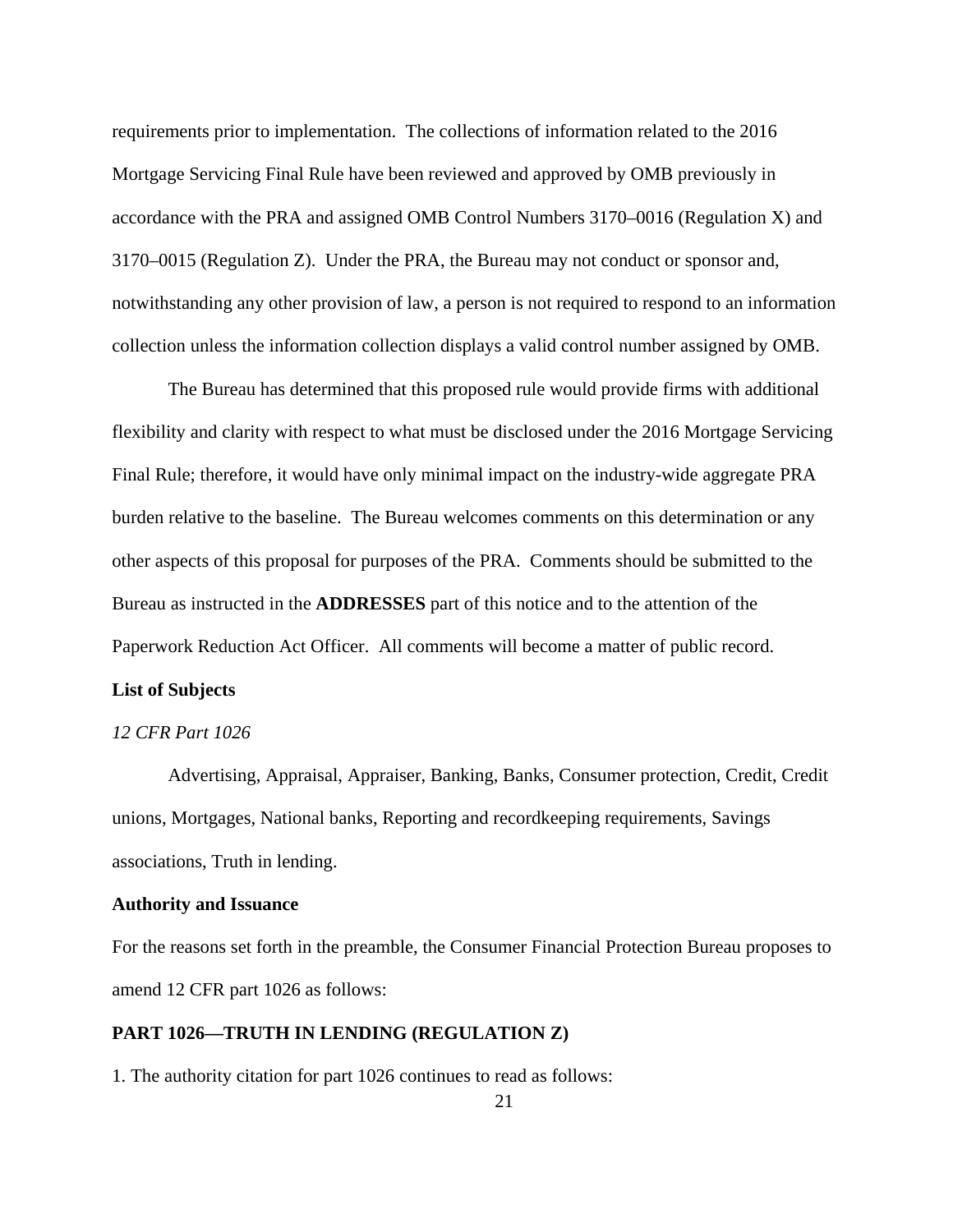**AUTHORITY:** 12 U.S.C. 2601, 2603–2605, 2607, 2609, 2617, 3353, 5511, 5512, 5532, 5581; 15

U.S.C. 1601 *et seq*.

### **Subpart E—Special Rules for Certain Home Mortgage Transactions**

2. Amend § 1026.41 by:

a. Revising paragraph  $(e)(5)(iv)(B)$ ; and

b. Removing paragraph  $(e)(5)(iv)(C)$ .

The revisions read as follows:

### **§ 1026.41 Periodic statements for residential mortgage loans.**

\* \* \* \* \* (e) \* \* \*  $(5) * * * *$  $(iv) * * * * *$ 

(B) *Single-statement exemption*. As of the date on which one of the events listed in paragraph  $(e)(5)(iv)(A)$  of this section occurs, a servicer is exempt from the requirements of this section with respect to the next periodic statement or coupon book that would otherwise be required but thereafter must provide modified or unmodified periodic statements or coupon books that comply with the requirements of this section.

\* \* \* \* \*

3. Amend Supplement I to Part 1026 as follows:

a. Under *Section 1026.41—Periodic Statements for Residential Mortgage Loans*:

i. Under *41(e) Exemptions*, the heading *41(e)(5)(iv)(B) Transitional single-billing-cycle exemption* is revised;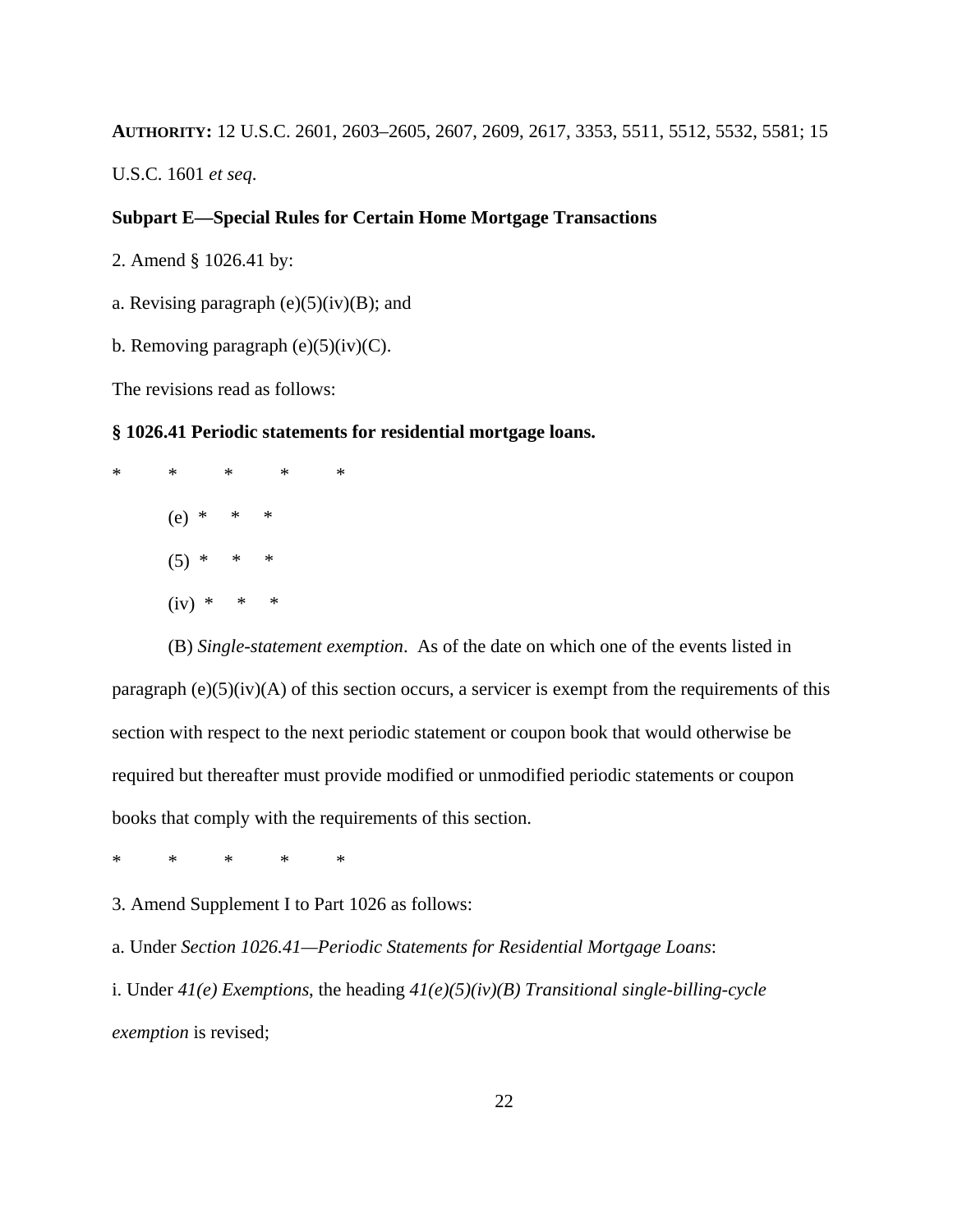ii. Under revised heading *41(e)(5)(iv)(B) Single-statement exemption*, paragraph 1 is revised and paragraphs 2 and 3 are added; and

iii. Under *41(e)(5)(iv)(C) Timing of first modified or unmodified statement or coupon book after transition*, the heading and paragraphs 1 through 3 are removed.

The revisions and additions read as follows:

### **Supplement I to Part 1026—Official Interpretations**

\* \* \* \* \*

*Section 1026.41—Periodic Statements for Residential Mortgage Loans* 

\* \* \* \* \*

*41(e)(5)(iv)(B) Single-statement exemption.* 

1. *Timing*. The exemption in § 1026.41(e)(5)(iv)(B) applies with respect to a single periodic statement or coupon book following an event listed in § 1026.41(e)(5)(iv)(A). For example, assume that a mortgage loan has a monthly billing cycle, each payment due date is on the first day of the month following its respective billing cycle, and each payment due date has a 15-day courtesy period. In this scenario:

i. If an event listed in §  $1026.41(e)(5)(iv)(A)$  occurs on October 6, before the end of the 15-day courtesy period provided for the October 1 payment due date, and the servicer has not yet provided a periodic statement or coupon book for the billing cycle with a November 1 payment due date, the servicer is exempt from providing a periodic statement or coupon book for that billing cycle. The servicer is required thereafter to resume providing periodic statements or coupon books that comply with the requirements of § 1026.41 by providing a modified or unmodified periodic statement or coupon book for the billing cycle with a December 1 payment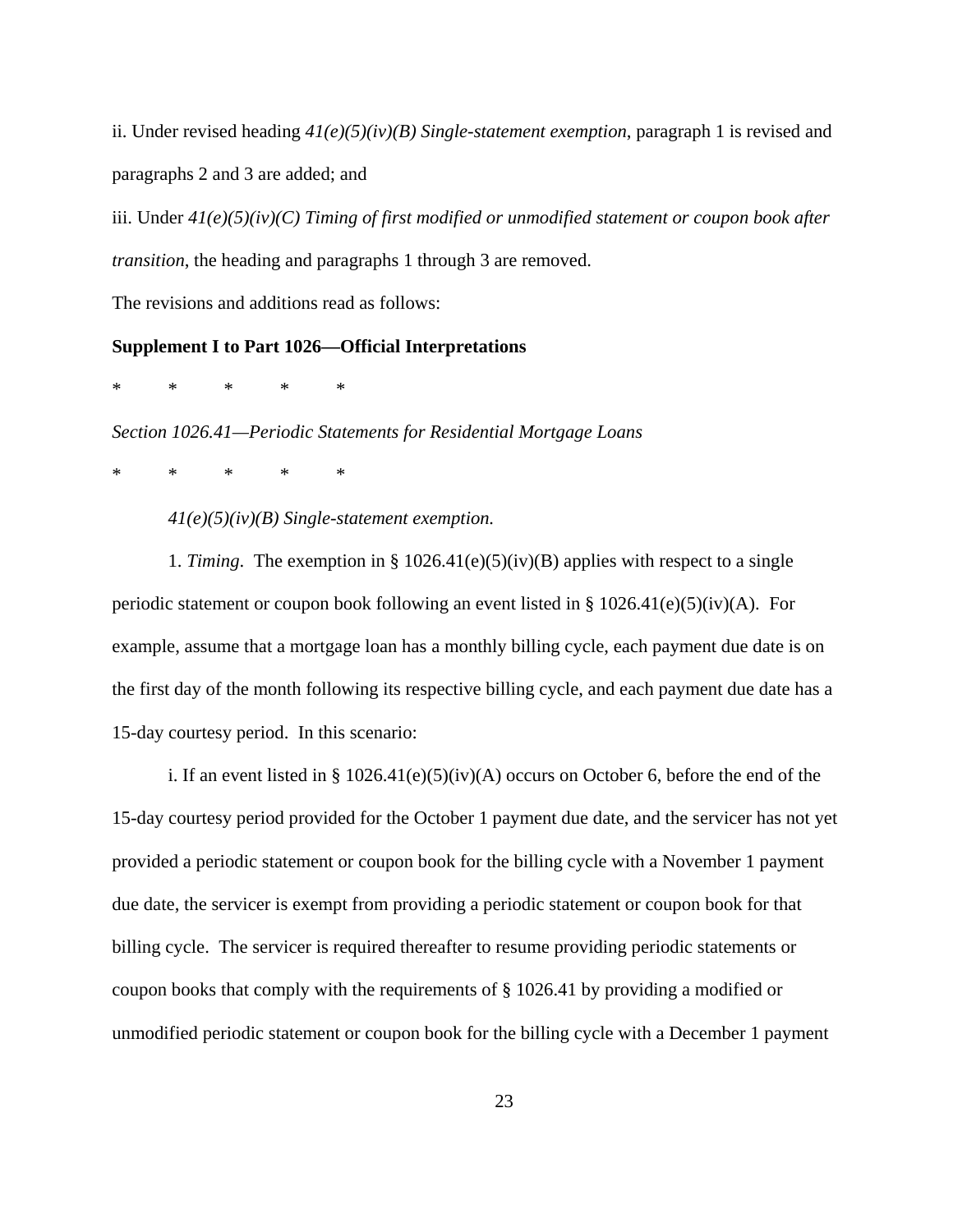due date within a reasonably prompt time after November 1 or the end of the 15-day courtesy period provided for the November 1 payment due date. *See* § 1026.41(b).

ii. If an event listed in § 1026.41(e)(5)(iv)(A) occurs on October 20, after the end of the 15-day courtesy period provided for the October 1 payment due date, and the servicer timely provided a periodic statement or coupon book for the billing cycle with the November 1 payment due date, the servicer is not required to correct the periodic statement or coupon book already provided and is exempt from providing the next periodic statement or coupon book, which is the one that would otherwise be required for the billing cycle with a December 1 payment due date. The servicer is required thereafter to resume providing periodic statements or coupon books that comply with the requirements of § 1026.41 by providing a modified or unmodified periodic statement or coupon book for the billing cycle with a January 1 payment due date within a reasonably prompt time after December 1 or the end of the 15-day courtesy period provided for the December 1 payment due date. *See* § 1026.41(b).

2. *Duplicate coupon books not required*. If a servicer provides a coupon book instead of a periodic statement under  $\S 1026.41(e)(3)$ ,  $\S 1026.41$  requires the servicer to provide a new coupon book after one of the events listed in §  $1026.41(e)(5)(iv)(A)$  occurs only to the extent the servicer has not previously provided the consumer with a coupon book that covers the upcoming billing cycle.

3. *Subsequent triggering events*. The single-statement exemption in § 1026.41(e)(5)(iv)(B) might apply more than once over the life of a loan. For example, assume the exemption applies beginning on April 14 because the consumer files for bankruptcy on that date and the bankruptcy plan provides that the consumer will surrender the dwelling, such that the mortgage loan becomes subject to the requirements of § 1026.41(f). *See*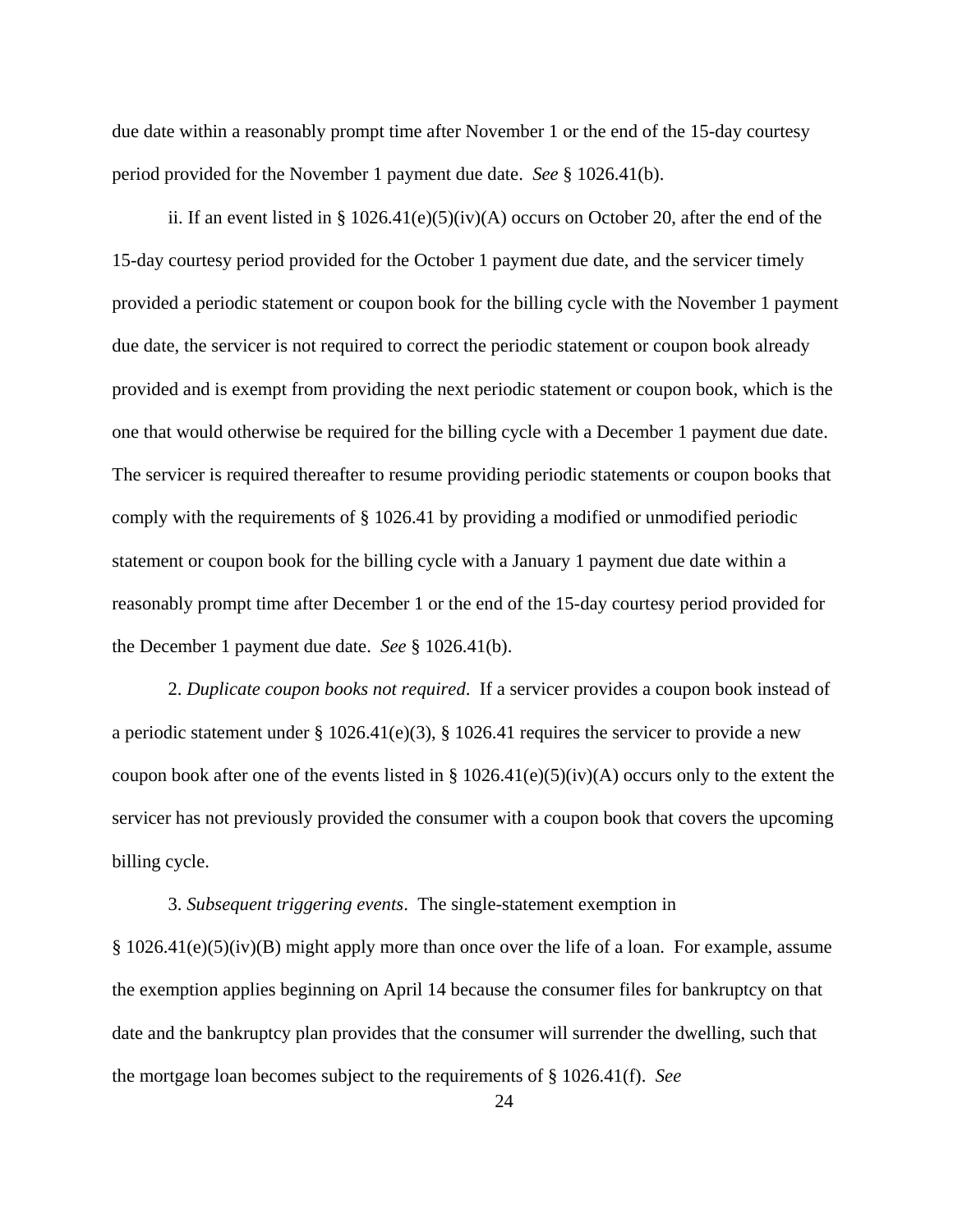§ 1026.41(e)(5)(iv)(A)(*1*). If the consumer later exits bankruptcy on November 2 and has not discharged personal liability for the mortgage loan pursuant to 11 U.S.C. 727, 1141, 1228, or 1328, such that the mortgage loan ceases to be subject to the requirements of § 1026.41(f), the single-statement exemption would apply again beginning on November 2. *See*

§ 1026.41(e)(5)(iv)(A)(*2*).

\* \* \* \* \*